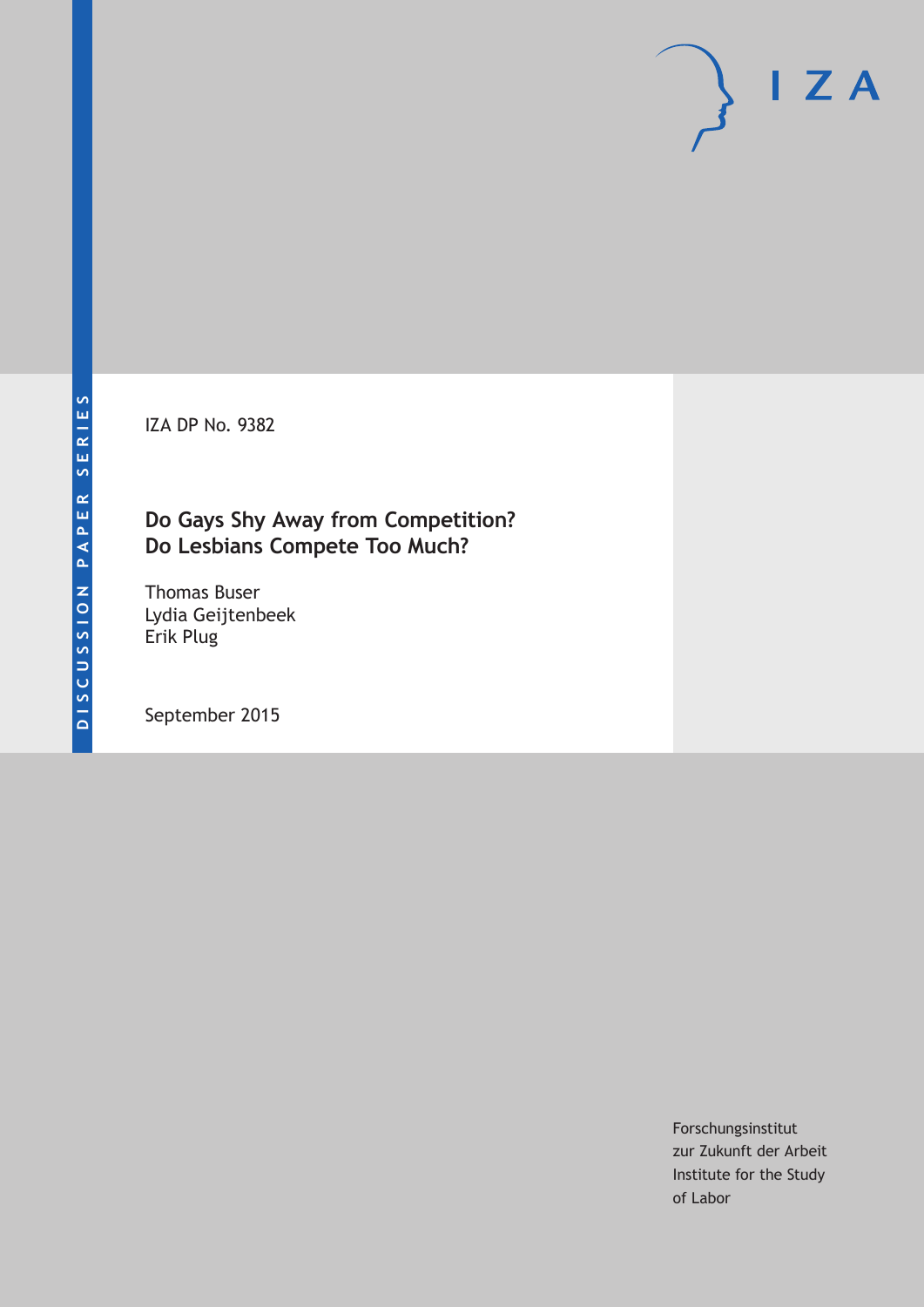# **Do Gays Shy Away from Competition? Do Lesbians Compete Too Much?**

### **Thomas Buser**

*University of Amsterdam* 

# **Lydia Geijtenbeek**

*University of Amsterdam* 

### **Erik Plug**

*University of Amsterdam and IZA*

Discussion Paper No. 9382 September 2015

IZA

P.O. Box 7240 53072 Bonn **Germany** 

Phone: +49-228-3894-0 Fax: +49-228-3894-180 E-mail: iza@iza.org

Any opinions expressed here are those of the author(s) and not those of IZA. Research published in this series may include views on policy, but the institute itself takes no institutional policy positions. The IZA research network is committed to the IZA Guiding Principles of Research Integrity.

The Institute for the Study of Labor (IZA) in Bonn is a local and virtual international research center and a place of communication between science, politics and business. IZA is an independent nonprofit organization supported by Deutsche Post Foundation. The center is associated with the University of Bonn and offers a stimulating research environment through its international network, workshops and conferences, data service, project support, research visits and doctoral program. IZA engages in (i) original and internationally competitive research in all fields of labor economics, (ii) development of policy concepts, and (iii) dissemination of research results and concepts to the interested public.

IZA Discussion Papers often represent preliminary work and are circulated to encourage discussion. Citation of such a paper should account for its provisional character. A revised version may be available directly from the author.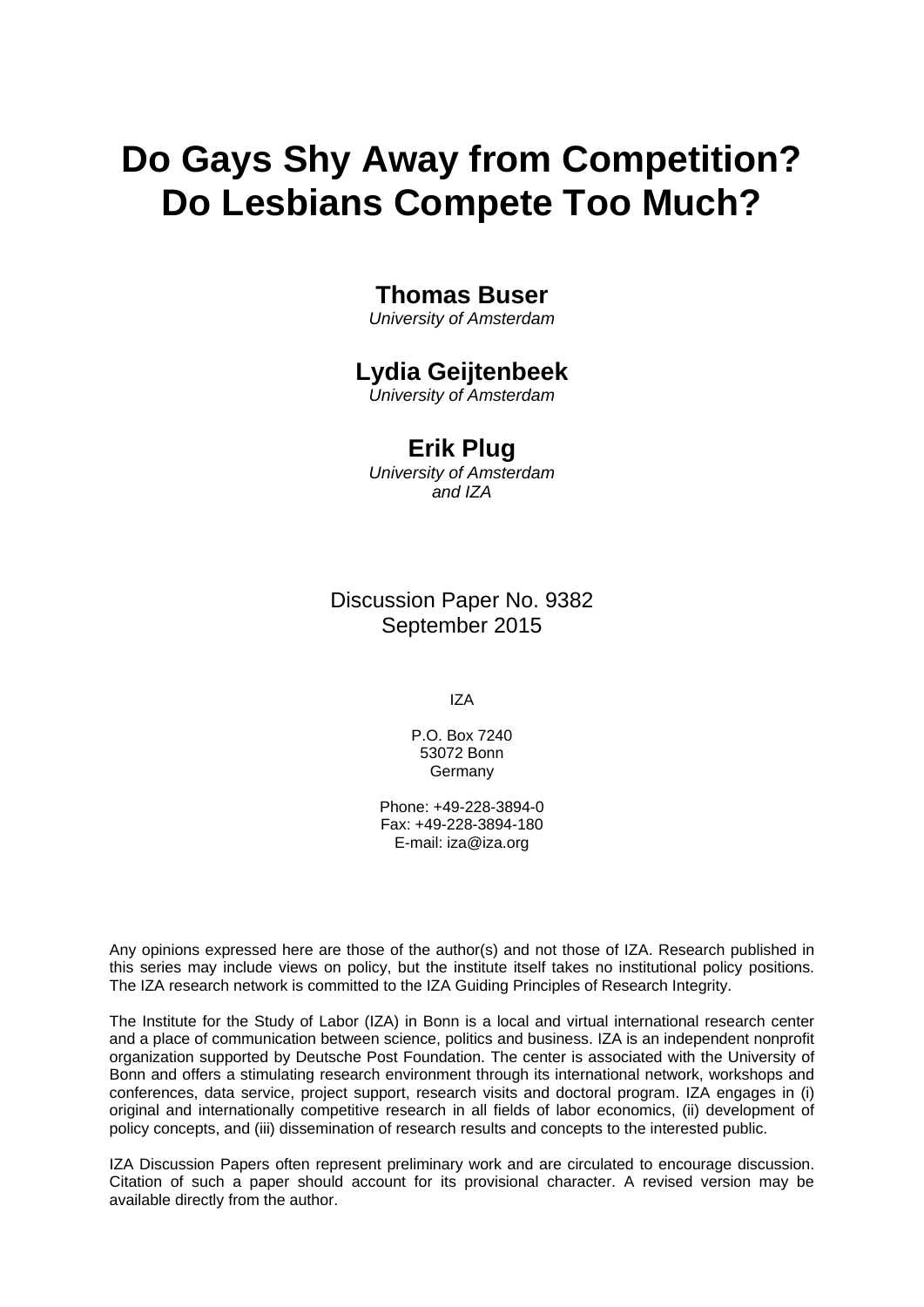IZA Discussion Paper No. 9382 September 2015

# **ABSTRACT**

# **Do Gays Shy Away from Competition? Do Lesbians Compete Too Much?\***

It is an established fact that gay men earn less than other men and lesbian women earn more than other women. In this paper we study whether differences in competitive preferences, which have emerged as a likely determinant of labour market differences between men and women, can provide a plausible explanation. We conduct an experiment on a Dutch online survey panel to measure the competitiveness of gay, lesbian and straight panel members. For differences in competitiveness to partially explain sexual orientation differences in earnings, gay men would need to be less competitive than other men and lesbian women more competitive than other women. Our findings confirm this competitiveness hypothesis for men, but not for women. Gay men compete less than other men, while lesbian women compete as much as other women. Linking our experimental measure to survey data, we show that competitiveness is a significant predictor of earnings. Differences in competitiveness can account for a significant portion of the gay earnings penalty, but cannot explain the lesbian premium.

JEL Classification: C90, J15, J16, J24, J31

Keywords: experiments, sexual orientation, gender, competitiveness, education, earnings

Corresponding author:

Erik Plug Department of Economics University of Amsterdam Roetersstraat 11 1018 WB Amsterdam The Netherlands E-mail: e.j.s.plug@uva.nl

 $\overline{a}$ 

<sup>\*</sup> We thank seminar and conference participants in Amsterdam, Izmir and Maastricht for their comments and suggestions. Data in this article are, in part, taken from the Longitudinal Internet Studies for the Social Sciences (LISS). The LISS panel data are collected by CentERdata (Tilburg University, The Netherlands) through its MESS project funded by the Netherlands Organization for Scientific Research.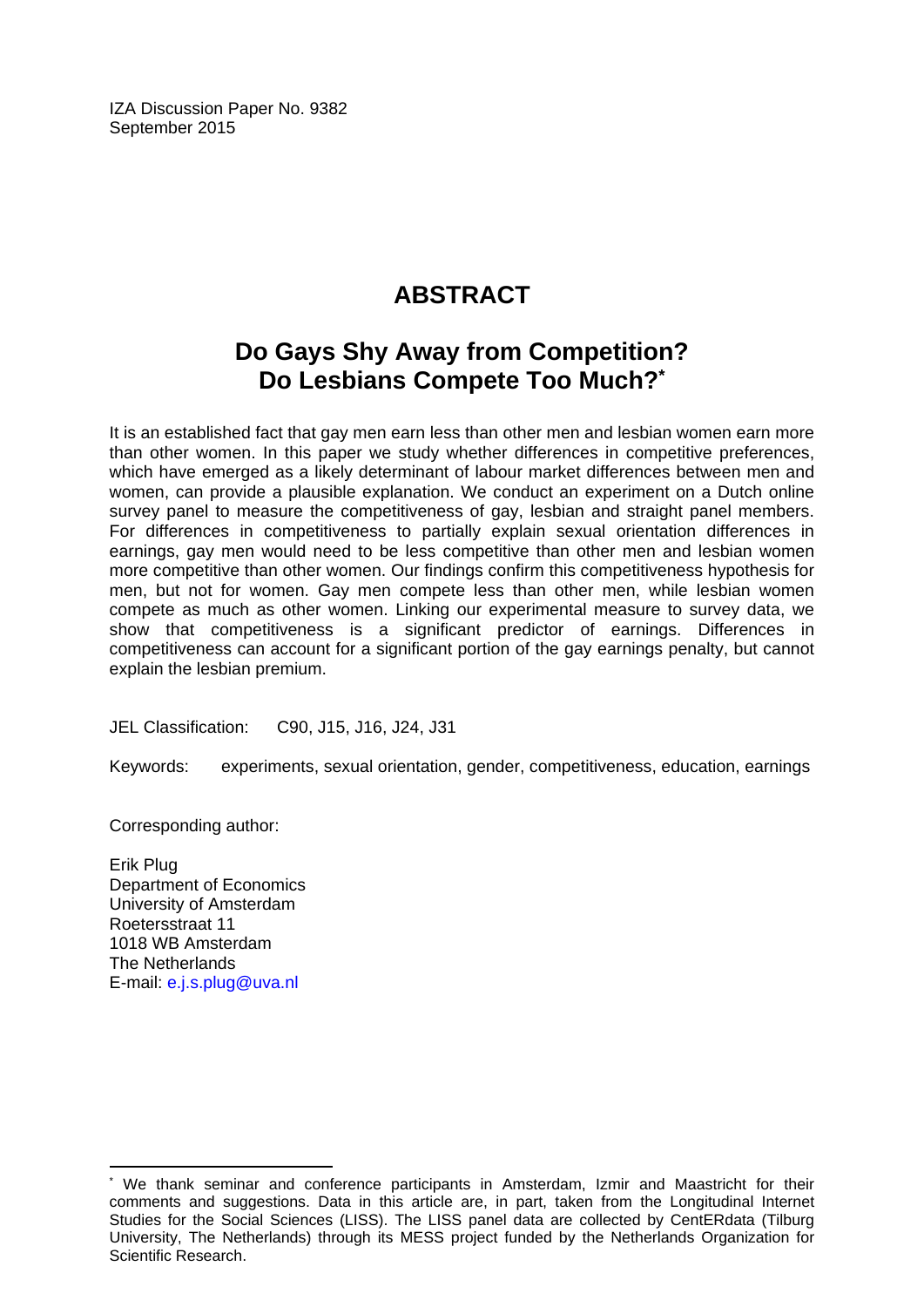### 1 Introduction

In this paper we investigate sexual orientation differences in taste for competition. In particular, we introduce a short version of the seminal competition experiment of Niederle and Vesterlund (2007) to measure the competitiveness of gay, lesbian and straight panel members in a representative Dutch online survey.<sup>1</sup> We then match this experimental competitiveness measure with realized labour market outcomes and investigate whether sexual orientation differences in competitiveness can explain sexual orientation differences in earnings.

Sexual orientation differences in earnings are well documented but not well understood. While most empirical studies find that gay men earn less than straight men and lesbian women earn more than straight women (see Klawitter, 2015 for a recent meta-analysis on the topic), it has proven difficult to distinguish between the typical explanations for differences in earnings, including differences in productivity, differences in tastes, and a discriminating labour market. In the case of taste for competition, however, we have a better chance of doing so. If taste for competition drives the typical income differences for gays and lesbians, we should find that in a competition experiment gays are less competitive than straight men and lesbians are more competitive than straight women.

Our study is also of broader interest. Gender differences in willingness to compete are well established inside the laboratory and widely believed to have important effects outside the laboratory. While many experimental studies show that women shy away from competition and men compete too much (Niederle and Vesterlund, 2007, 2011), only few empirical studies have successfully linked gender differences in willingness to compete to gender differences in education or labour markets (Buser, Niederle, and Oosterbeek, 2014; Flory, Leibbrandt, and List, forthcoming; Zhang, 2012; Reuben, Wiswall, and Zafar, 2013; Berge et al., forthcoming). If important economic decisions  $-$  including educational and occupational choices – are indeed influenced by someone's willingness to compete, we should find that differences in willingness to compete predict differences in earnings for different groups of workers.

The main results of our competition experiment indicate that gays compete less than straight men, whereas lesbians compete at similar levels as straight

<sup>&</sup>lt;sup>1</sup>Throughout the paper, we use gays in reference to homosexual men and lesbians in reference to homosexual women.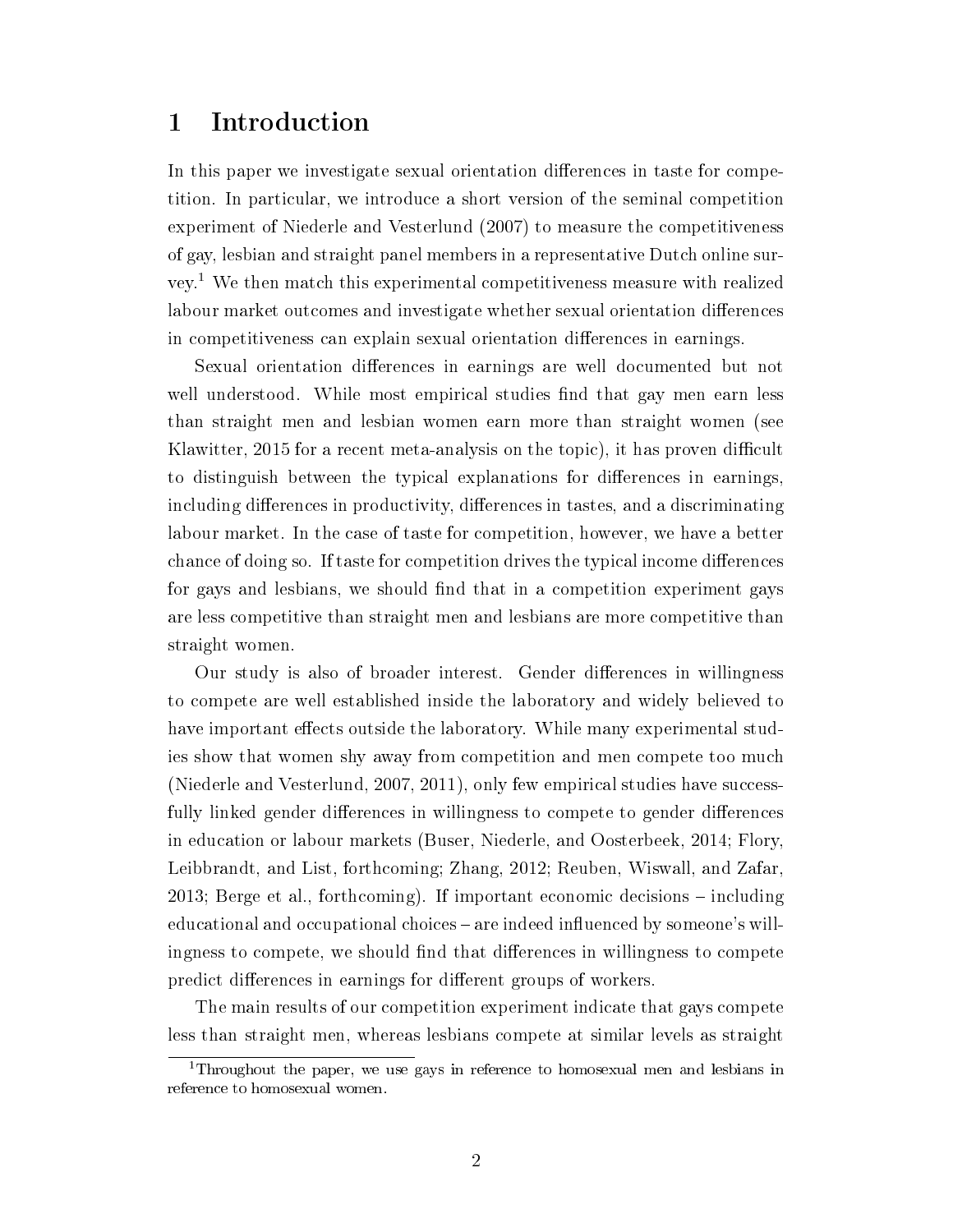women. When we link our experimental measure of competitiveness to real world outcomes, we find that competitiveness has a positive, sizable and statistically significant influence on earnings. Thus, differences in competitiveness can account for a significant portion of the gay gap, but cannot explain the lesbian premium. Additionally, we find that gender differences in competitiveness, which are comparable to those found in most other experimental studies, are significantly related to the gender gap in earnings.

The remainder of the paper proceeds as follows. Section II discusses possible explanations for sexual orientation differences in earnings. Section III introduces the online experiment. Section IV briefly describes the experimental and survey data. Section V reports the main results on sexual orientation differences in competitiveness and their implications for sexual orientation differences in labour market earnings. Section VI highlights the implications and conclusions of this study.

## 2 Background

In this section, we briefly discuss why sexual orientation may affect earnings in the observed way; that is, gay men earn less than straight men, whereas lesbian women earn more than straight women. We follow a standard framework outlined in most economic studies on earnings differentials and distinguish three potential origins of differences in pay: differences in treatment (in particular labour market discrimination), differences in skills, and differences in preferences.

#### Labour market discrimination

Perhaps the most studied explanation for sexual orientation differences in earnings is labour market discrimination. We speak of labour market discrimination when firms (including their employers, employees and clients) treat gays and lesbians differently than straight men and women with similar productive skills. Economists distinguish two models of discrimination. In taste-based discrimination models (Becker, 1971), firms dislike gays and lesbians. In information-based discrimination models (Arrow,  $1973$ ; Phelps,  $1972$ ), firms use observable characteristics of gays and lesbians to assess their unobservable productivity skills. Both models have the potential to explain part of the sexual orientation differences in earnings. One the one hand, gay workers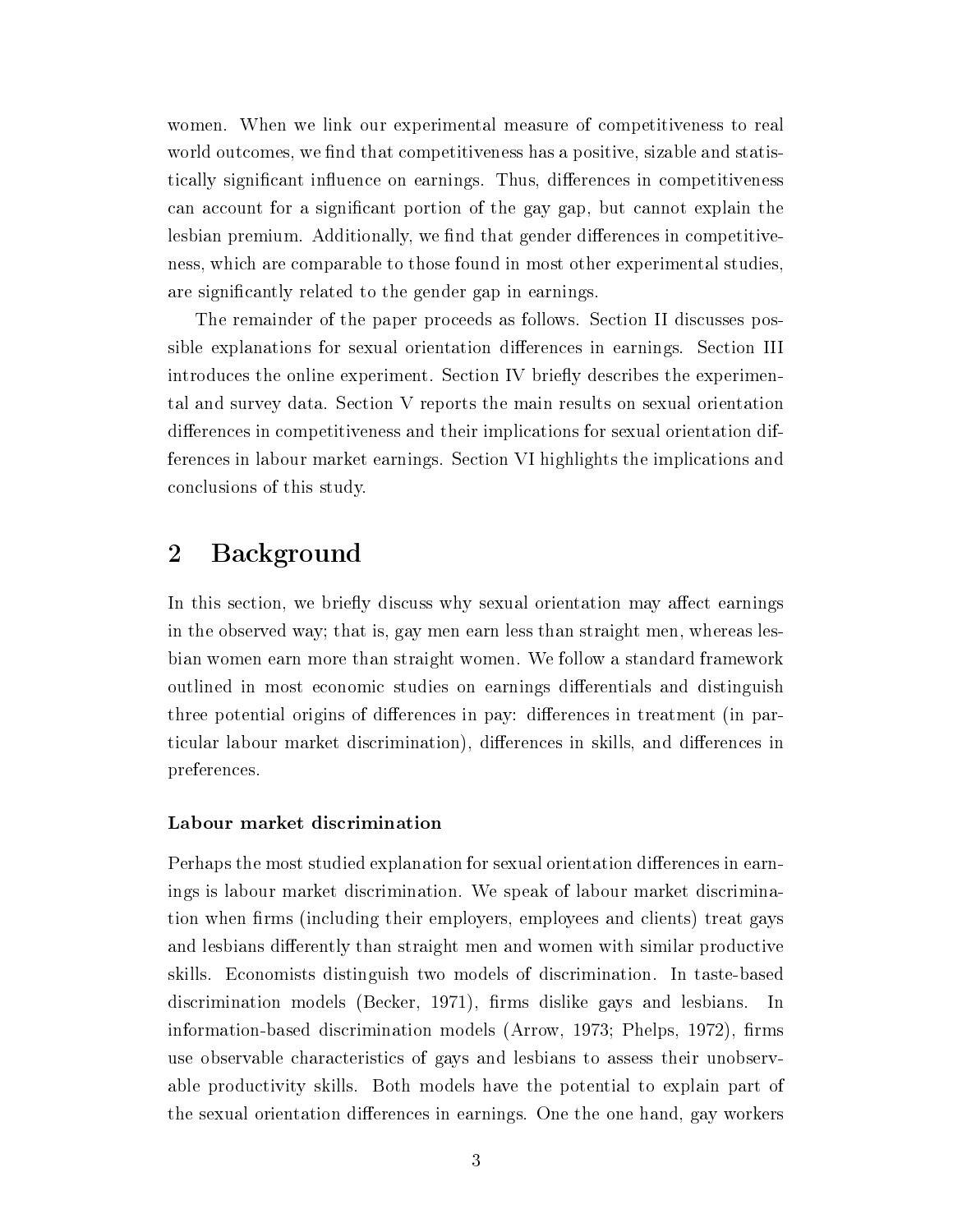may earn less than straight male workers if firms hold more hostile attitudes against gays than against lesbians. On the other hand, lesbian workers may earn more than straight female workers if firms believe that the stereotypical lesbian worker is more career driven, is less likely to have children, or has more masculine skills.

With conventional labour market surveys and registers, it is difficult to cleanly demonstrate whether gays and lesbians earn differently because of discrimination (taste-based or information-based). There are, however, alternative empirical approaches. One approach, which takes a taste-based discrimination perspective, relies on subjective attitude questions to measure the discriminatory intentions of employers and employees directly. Some studies in social psychology, for example, compare self-reported measures of homophobic attitudes and find that discriminatory tastes are much more pervasive against gays than against lesbians (Herek, 2000; Kite and Whitley, 1996). Some studies in economics link homophobic attitudes to labour market behavior. Black et al. (2002) show that gay and lesbian couples in the US are more likely to live in richer and more tolerant cities. Hammarstedt, Ahmed, and Andersson (2015) show that Swedish gays, but not lesbians, earn more in more gay and lesbian friendly neighborhoods. And Plug, Webbink, and Martin (2014) show that gays and lesbians sort into more gay and lesbian tolerant occupations using a sample of Australian twins.

Another approach relies on field experiments to measure the extent of labour market discrimination. In these experiments, fake resumes with manipulated indications of sexual orientation (while holding all other resume characteristics constant) are sent to firms that advertised jobs. Firms are said to discriminate if fake applicants who appear gay or lesbian are less likely to receive a callback. Examples of these so-called correspondence test studies are Weichselbauer  $(2003, 2015)$ , who finds that lesbians receive fewer callbacks than straight women in Vienna and Munich, but not in Berlin; Tilcsik (2011), who observes lower callback rates for gays among male applicants in the US, with the lowest callback rates in those states that are perceived as gay unfriendly; Drydakis  $(2009, 2011)$ , who finds severe discrimination against gays and lesbians in Greece; and Ahmed, Andersson, and Hammarstedt (2013), who find that gays and lesbians are treated unfavourably in Sweden, with the lowest callback rates in male-dominated occupations for gays and female-dominated occupations for lesbians.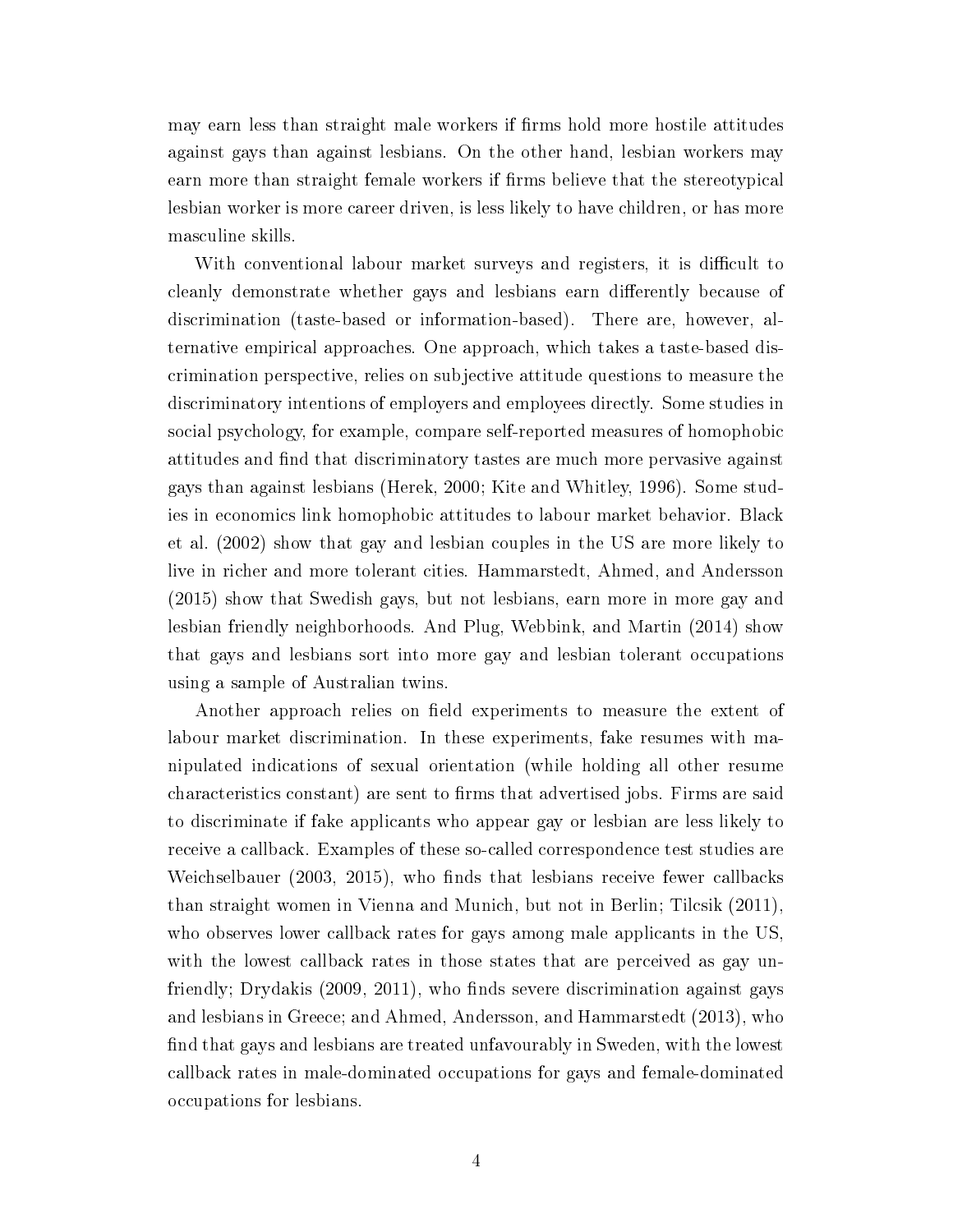To what extent are the earnings differences between gay, lesbian and straight workers driven by discrimination? The evidence is mixed. While it is theoretically possible to predict the observed wages of both gays and lesbians within a discriminating labour market, the empirical evidence on discrimination appears most consistent with the observed wages of gays, and not of lesbians.

#### Differences in skills

Another traditional explanation for differences in earnings is differences in productive skills. Economists often emphasize that workers obtain their productive skills through schooling and work experience. In human capital models (Becker 1964; Mincer 1974), for example, expectations about labour market earnings drive the relationship between sexual orientation and educational attainment. If gay and lesbian students take the gay penalty and lesbian premium into account, human capital models would predict that gays will spend fewer years in school than other men, whereas lesbians will spend more years in school than other women. The empirical evidence again appears mixed. While most empirical studies, listed in the meta-analysis of Klawitter (2015), indeed report that lesbians are better educated than other women, the common finding that gays are better educated than other men runs counter to what human capital models predict.<sup>2</sup>

In alternative models of household specialization (Becker, 1981), expectations about having children (or the absence thereof) can lead to differences in work experience between gay, lesbian and other workers. If gay and lesbian couples are less likely to have children and thus less likely gain from specialization, models of household specialization predict that gays work less and as a consequence accumulate fewer productive skills than other men, and reversely that lesbians work more and accumulate more productive skills than other women. While these explanations certainly capture part of the actual earnings patterns (Black et al., 2003; Black, Sanders, and Taylor, 2007), formal evidence is scarce. Some studies investigate the division of labour in gay, les-

<sup>2</sup>There are other reasons why gays and lesbians may, on average, appear better educated. Gays and lesbians have the option to hide their true sexual orientation in surveys. If gays and lesbians raised in more tolerant and better educated families are more likely to reveal their sexual orientation, we expect to find that gays and lesbians are, on average, better educated. With this in mind, we would then expect no such schooling differences within families. This is not the case. In Plug, Webbink, and Martin (2014), a comparison of educational attainment within identical twin pairs shows that gays and lesbians are better educated than their straight twin siblings.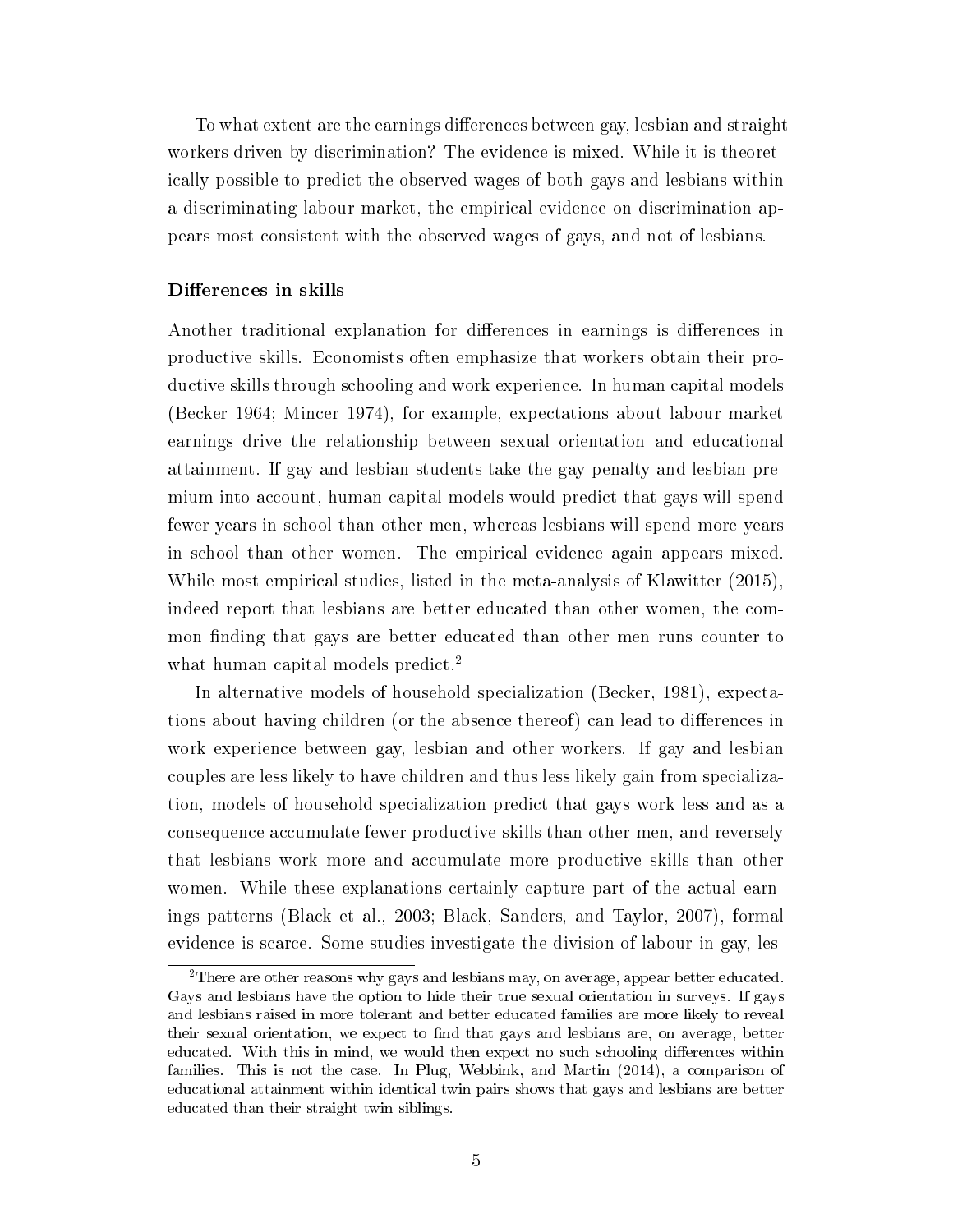bian and straight couples. In general, these studies find that gay men work less than other men, whereas lesbian women work more than other women. Additional evidence is then taken from earnings regression models, in which several specialization-related covariates are added, including the presence of children, work experience and its square, part-time work (and variations thereof). After including these covariates, the same studies continue to find penalties for gays and premia for lesbians that are sizable and statistically signicant (Antecol, Jong, and Steinberger, 2008; Baumle and Poston, 2011; Tebaldi and Elmslie, 2006).

Do sexual orientation differences in earnings arise from sexual orientation differences in productive skills? The existing theories of human capital and household specialization are successful in capturing some elements of the sexual orientation differences in earnings, but certainly not all.

#### Differences in tastes

If preferences systematically differ by sexual orientation, this could partially explain the observed differences in labour market outcomes. Empirical research on the role of preferences for labour market differences between heterosexuals and homosexuals is scarce and we therefore draw upon the large empirical literature in behavioral economics on gender differences in preferences, to understand which particular preferences may matter for earnings, and in what way.

Possible preference-related explanations for sexual orientation differences in labour market outcomes include, among others, differences in competitiveness, differences in risk preferences, differences in social preferences, and differences in willingness to negotiate. See Bertrand (2011) for a survey on gender differences in such preferences as a possible explanation for gender differences in labour market outcomes. Of these gender differences in preferences, the gender gap in competitiveness is the one which is most consistently found in the lab and largest in magnitude. If we take the gay penalty and lesbian premium at face value, it is quite clear how the sexual orientation differences in competitive preferences should look like. If competitive workers are more likely to sort into more competitive and higher paid professions, we expect gays to be less competitive than straight men and lesbians to be more competitive than straight women.<sup>3</sup> But what do we actually know about the sexual orientation

<sup>3</sup>Similarly, if risk averse workers are more likely to sort into lower paid but more stable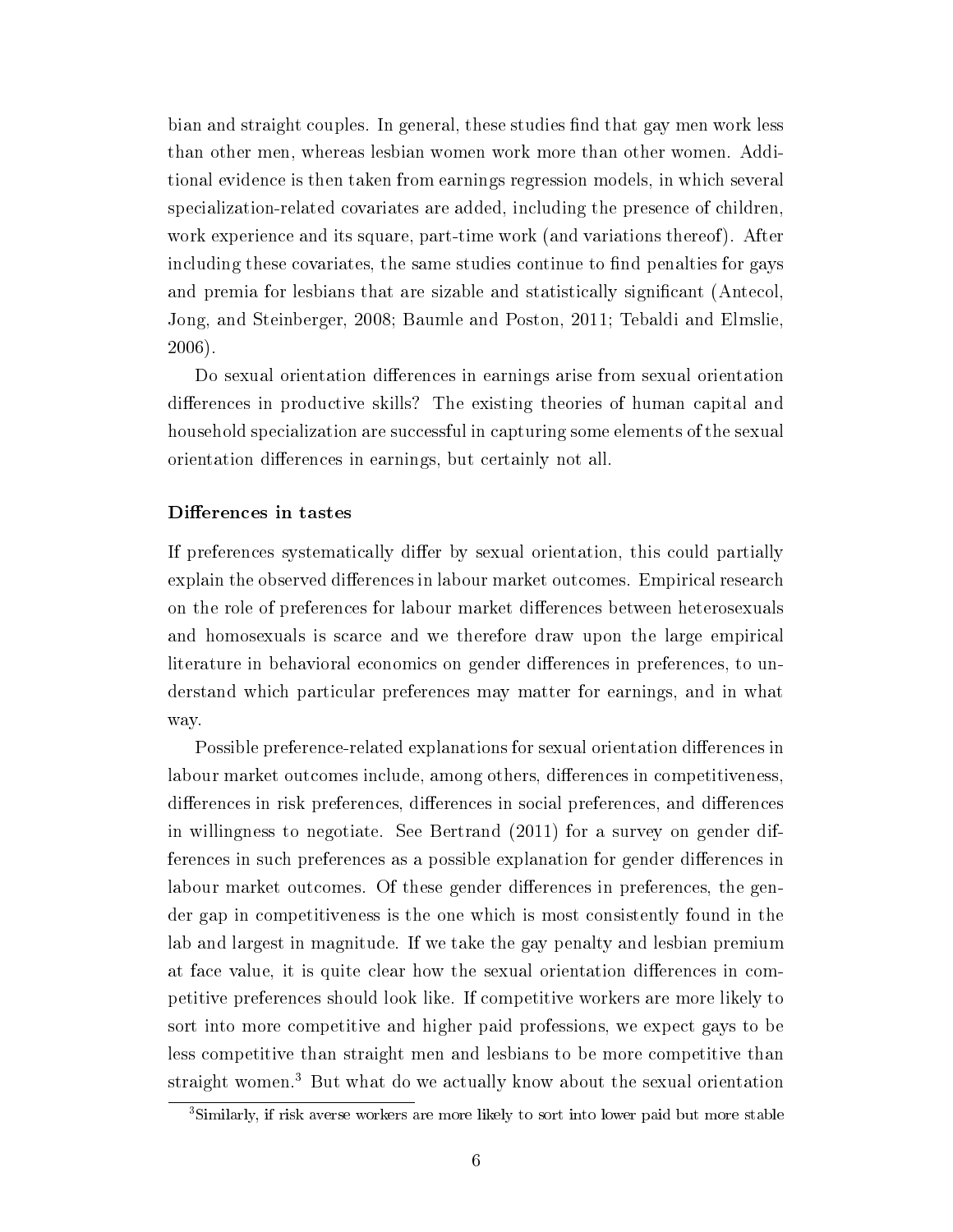differences in such preferences? Not much. There is, to this date, no empirical research that looks at sexual orientation differences in competitiveness or any other economic preferences.

To wrap up, we have considered three standard explanations for sexual orientation differences in earnings, including differences in productivity, differences in tastes, and a discriminating labour market. Empirical evidence in favour of productivity differentials and discrimination is far from overwhelming. Empirical evidence in favour of (or against) differentials in economic preferences is essentially nonexistent. In this paper, we aim to fill this gap by focusing on competitiveness, one of the most promising preference factors to emerge from the behavioral economics literature on gender differences. In particular, we investigate whether willingness to compete differs between gay and straight men and lesbian and straight women and whether such differences can explain the observed earnings of men and women, and gays and lesbians in particular.

# 3 Sampling and experimental design

We conduct our competitiveness experiment on the LISS panel, a representative Dutch online panel of 5000 households whose members respond to monthly questionnaires.<sup>4</sup> Academic researchers can apply to add questionnaire items or conduct simple experiments. The main advantage of using the LISS panel is the large amount of data already available on the panel members. This allows us to select gay and lesbian participants without informing them that we are interested in their sexual preferences, thus avoiding priming. Furthermore, it allows us to link our experimental results to survey data on income and educational careers.

<sup>4</sup>Data and documentation from the LISS panel are available at http://www.lissdata.nl/.

professions, we would expect gays to be more risk averse than straight men and lesbians to be less risk averse than straight women. If workers' altruism interferes with their financial success, we would expect that gays are more socially minded than straight men and lesbian are less socially minded than straight women. And if salaries are partially driven by willingness to negotiate, we would expect gays to be less keen to negotiate their salaries and lesbians to be more willing to do so. Bertrand (2011) also discusses differences in gender identity. In case of social norms tied to sexual identities, we can use the identity model of Akerlof and Kranton (2000) to predict the earnings penalty of gays, but not the earnings premium of lesbians. The argument is as follows. If workers derive utility from the wages they earn as well as the identity they most relate to, both gays and lesbians who disclose their sexual identity at work are willing to forgo some earnings in exchange for identity utility.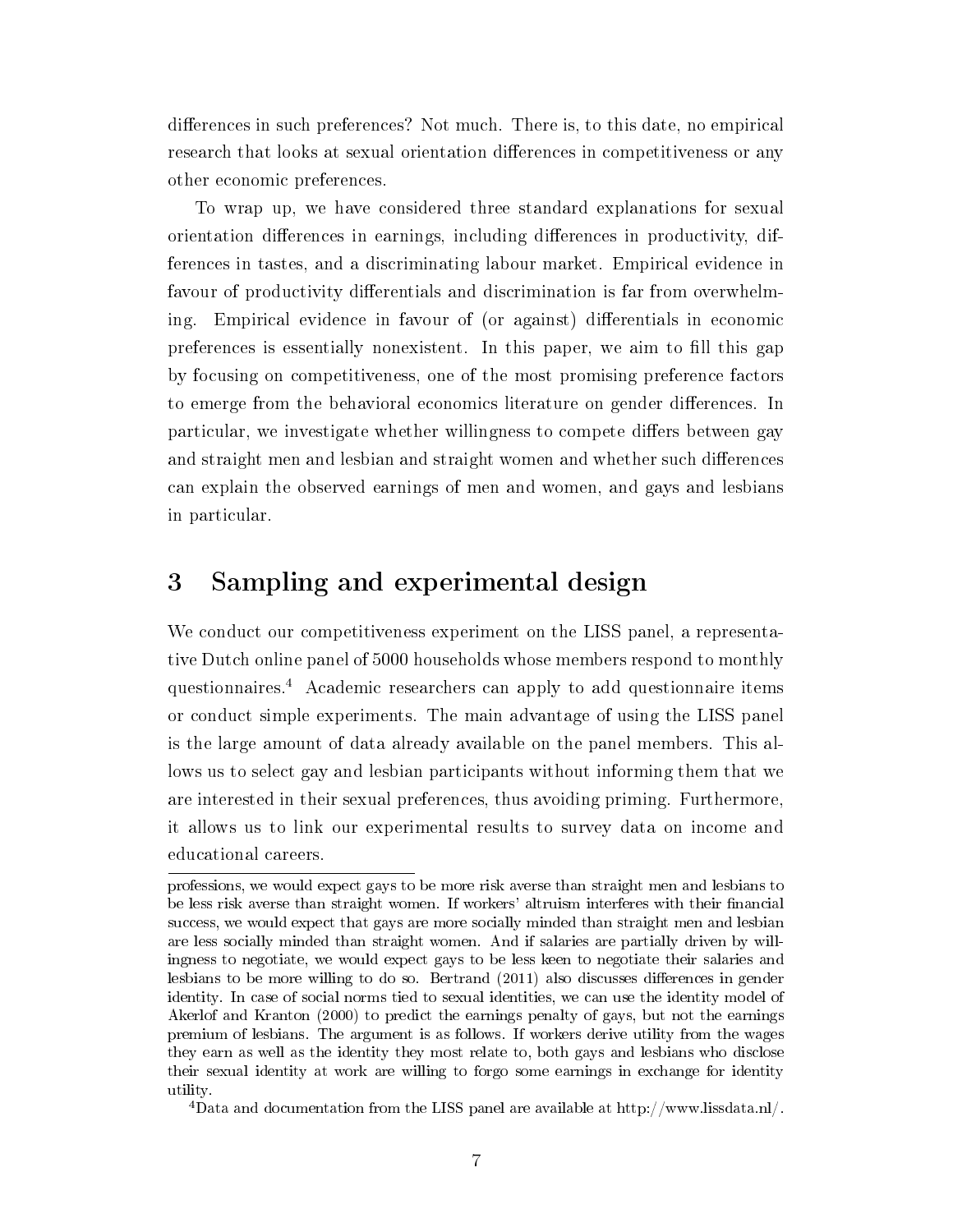|        |          | rapic r. pampic   |                   |                   |                  |
|--------|----------|-------------------|-------------------|-------------------|------------------|
|        |          | LISS population   | Sample            |                   | Participation    |
|        |          | all               | active            | active            | active, $< 65$   |
|        |          | $\left( 1\right)$ | $\left( 2\right)$ | $\left( 3\right)$ | $\left(4\right)$ |
| Male   | straight | 4,146             | 157               | 124               | 80               |
|        | gay      | 163               | 77                | 66                | 46               |
| Female | straight | 4,795             | 172               | 134               | 112              |
|        | lesbian  | 164               | 84                | 61                | 47               |
| Total  |          | 9,268             | 490               | 385               | 296              |

Table 1: Sample

Note: column 1 counts all panel members with information on sexual preferences. Columns 2-4 includes only members who were still actively participating in November 2013 and were thus able to participate in the experiment.

The questionnaires contain a couple of items that help us to identify lesbian and gay panel members. A 2009 questionnaire asked "Are you attracted to men or to women?", with answers on a five-point scale:  $1$  only to men;  $2$  especially to men, but to some extent also to women; 3 as much to men as to women; 4 especially to women, but to some extent also to men; 5 only to women. Our gay sample includes men who answered 1, 2 or 3 and our lesbian sample includes women who answered 5, 4 or  $3<sup>5</sup>$ . This question was answered by 4,794 panel members. We further use the question What is your partner's gender? which was asked yearly from 2008 to 2012. Panel members who at least once stated having a partner of the same sex are added to the gay and lesbian samples whereas those who always stated to be single or with a partner of the other gender are added to the heterosexual sample. We omit individuals for whom the answers to the sexuality question and the partner question conflict. This gives us 9,268 individuals, 163 of whom are gay and 164 of whom are lesbian. Of these, 5,357 individuals are still active panel members at the time of the experiment (see Table 1). An active panel member is defined here as a member who has participated in at least one survey round within the last 3 months.

To obtain a measure of competitiveness, we conducted an incentivised online experiment. We invited all active homosexual panel members to participate, supplemented by a random selection of heterosexual members, stratied by age and gender. Of these 490 candidates, 385 participated in the experiment, 66 of whom are gay and 61 of whom are lesbian. In the main empirical analysis, however, we work with the subsample of working-age individuals

<sup>&</sup>lt;sup>5</sup>The gay and lesbian samples therefore also include bisexual individuals.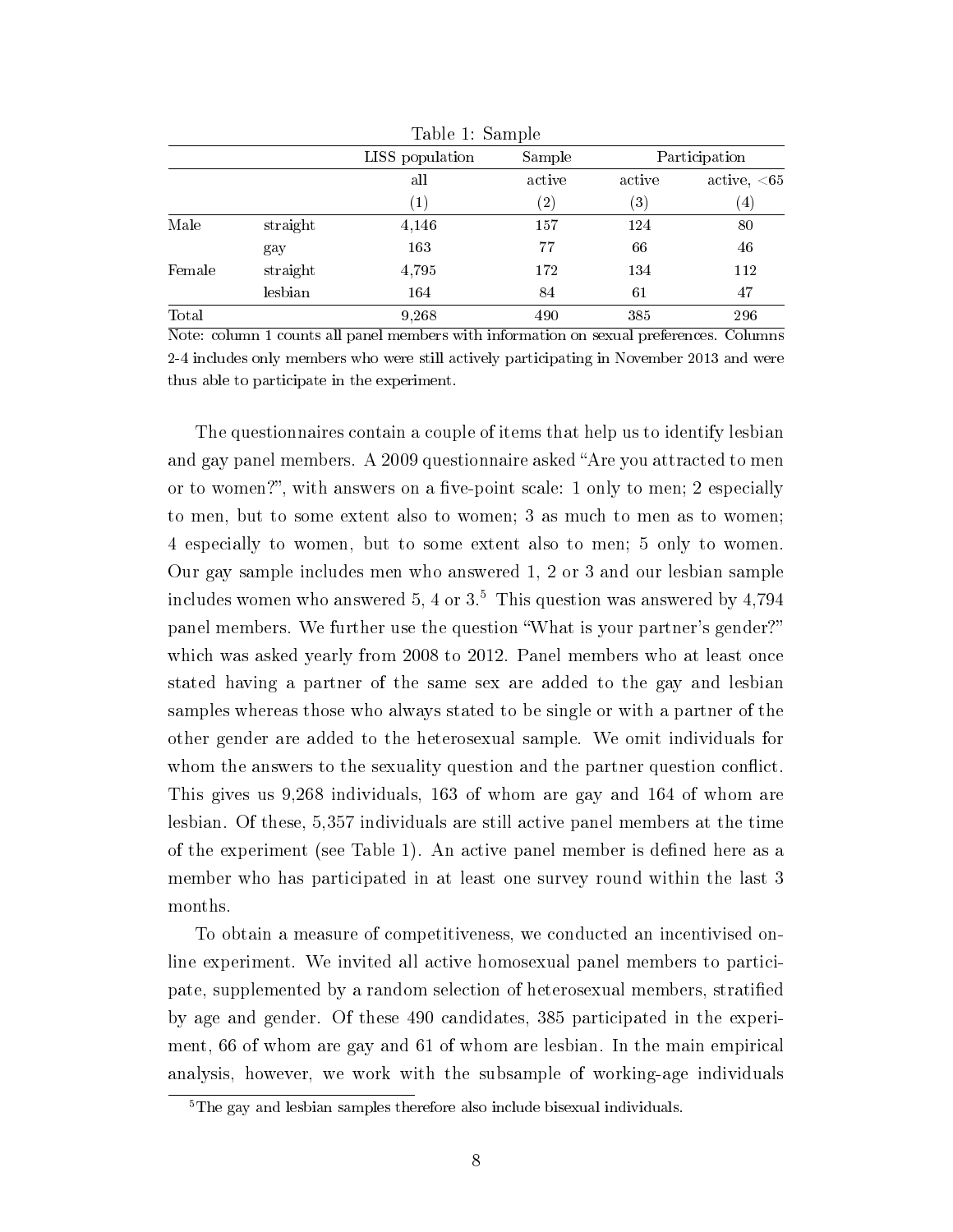Figure 1: Matrix task

| 6.25 | 9.81 | 1.46 |
|------|------|------|
| 6.50 |      | 2.46 |
| 7.10 | 4.10 | 7.54 |

| 6.25 | 9.81 | 1.46      |
|------|------|-----------|
| 6.50 |      | 2.46<br>П |
| 7.10 | 4.10 | 7.54      |

(see Table 1). The experimental design is similar to the design introduced by Niederle and Vesterlund (2007) which has become the standard in the literature on gender and competitiveness. Participants are paid for their performance in a simple task whereby they can choose between competitive tournament incentives and a non-competitive piece-rate payment. The task consists of a series of matrices with eight numbers. Out of these eight numbers, participants have to find the two numbers which add up to exactly ten (see Figure 1). As soon as they click the correct pair of numbers, the next matrix appears. After reading the instructions, participants receive a series of three matrices for practice, with an option of receiving three more.

The experiment consists of two incentivised rounds of three minutes each. In round 1, participants are paid a piece-rate of 40 euro cents per solved matrix. Their score in this round serves as a baseline performance measure. In round 2, participants can choose how they would like to be paid. In particular, they can choose between a 40 cent piece-rate and entering a winner-takes-all tournament. If they choose the tournament their performance is compared with the performance of one other randomly chosen participant. If they perform better, they earn 100 cents per solved matrix, otherwise they receive nothing.<sup>6</sup> The choice of payment scheme serves as our measure of competitiveness, with competitiveness equal to 0 for people who choose the piece rate scheme and 1 for those who choose the relative scheme. The experiment is followed by a brief questionnaire which assesses participants' condence in their own ability for the task and their willingness to take risk, two factors which have been shown to influence the choice of payment scheme (Niederle and Vesterlund, 2011). We measure confidence through the question "What

<sup>6</sup> In case of a tie, each participant receives 50 cents.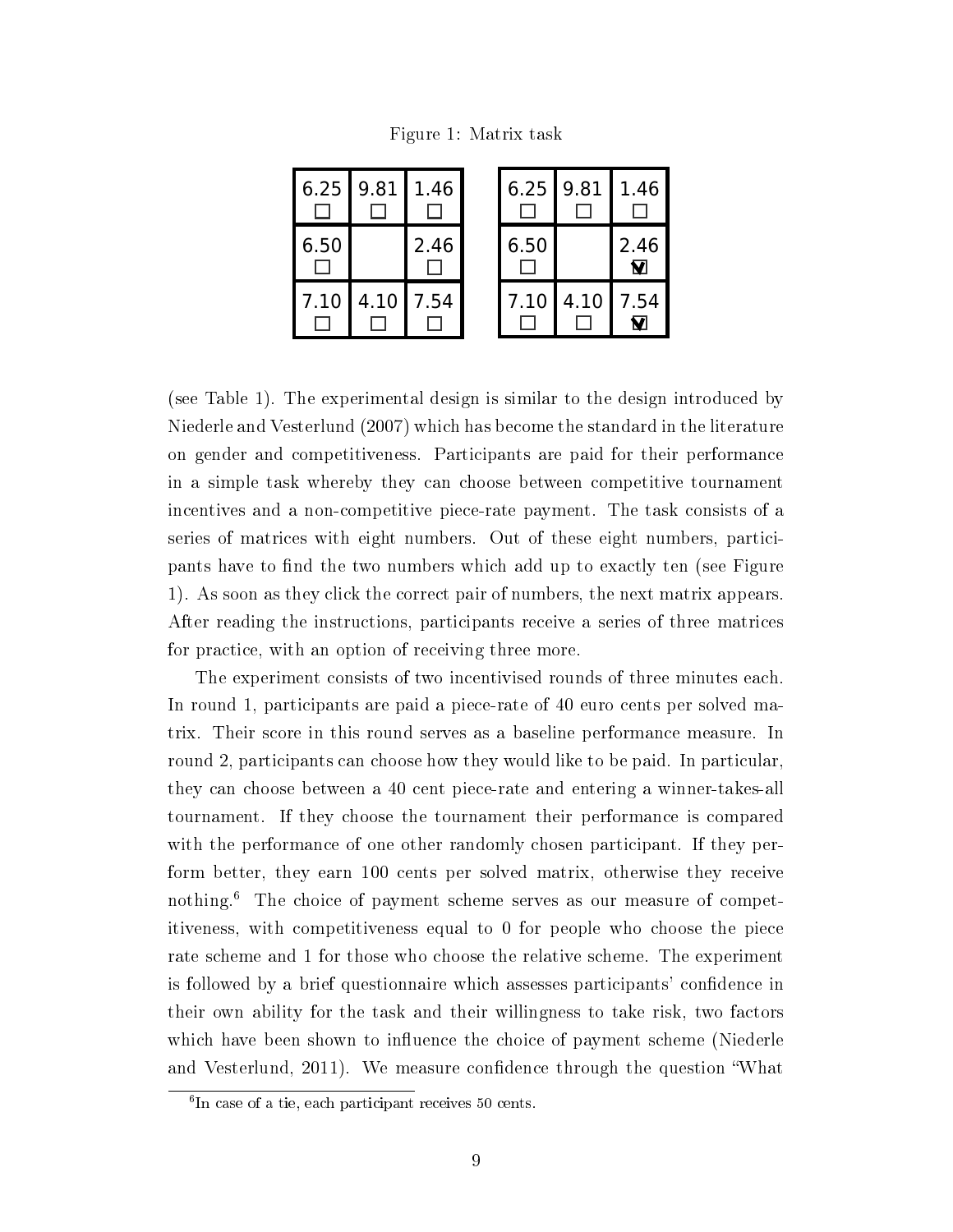do you think is the probability with which you solved more matrices than a randomly selected opponent?" (answers on a scale from 0 to 100 percent). We measure willingness to take risks through the question "Tell us to what extent, in general, you are prepared to take risks". The answer is on a scale from 0 ("totally unprepared") to 10 ("fully prepared"). This question is similar to the risk question used by Dohmen et al. (2011) which has been shown to predict both incentivized choices in a lottery task and risk taking across a number of contexts, including holding stocks, being self-employed, participating in sports, and smoking. Before the start of the first round, participants had a chance to practice the task. The data was collected in March 2014. Participants earned 8.82 Euros on average.

### 4 Data

Table 2 describes some of the basic characteristics of our target sample individuals of working age. The data shows the standard pattern from the experimental gender difference literature. While 37 percent of straight men choose the tournament scheme, only 23 percent of straight women do, even though their first-round performance is statistically indistinguishable. Women also rate themselves as signicantly less risk-seeking and are signicantly less confident about their performance in the task. Gays and lesbians enter the tournament at similar rates as straight women, 24 and 19 percent respectively. Gays do not differ from straight men in their risk aversion and confidence, nor do lesbians differ from straight women along these characteristics.

To directly test whether our experimental measure of competitiveness can explain labour market differences between heterosexual and homosexual individuals, we use data on income and education levels contained in the LISS data. Income and education are part of the background data questions which are asked every time an individual answers a questionnaire. Our income variable is the average net income over all these observations for each individual. Education is defined in six categories according to the definition of CBS (Statistics Netherlands). We use the most recent observation. The log income of straight women is signicantly lower than the log income of straight men. Lesbians earn significantly more on average than straight women whereas there is no significant difference between gay and straight men.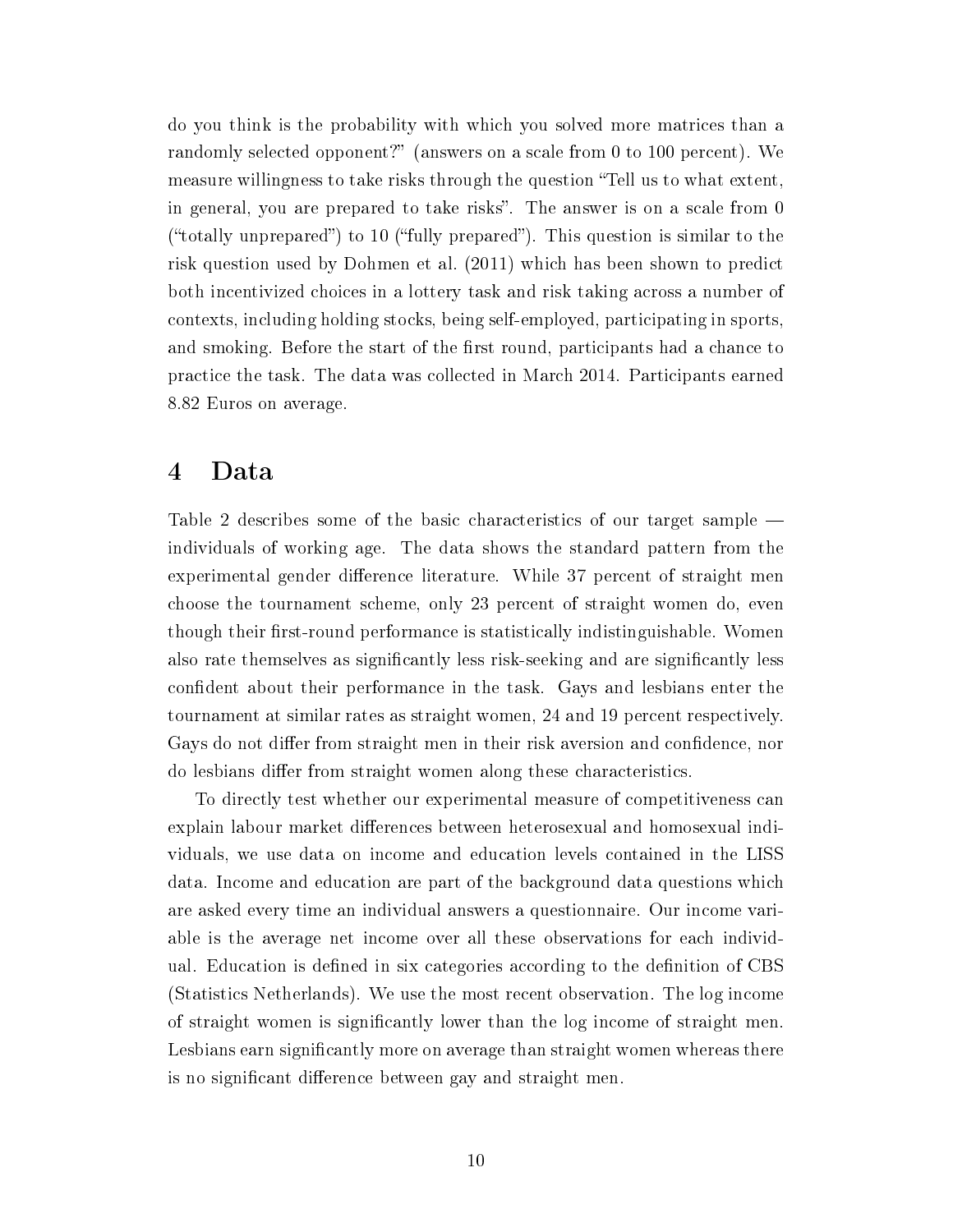|                                                                                                                                                     |                |                          | Table 2: Descriptives |                  |                          |                |                |
|-----------------------------------------------------------------------------------------------------------------------------------------------------|----------------|--------------------------|-----------------------|------------------|--------------------------|----------------|----------------|
|                                                                                                                                                     | $\bigoplus$    | $\widehat{\mathfrak{D}}$ | ව                     | $\bigoplus$      | $\widehat{\mathfrak{G}}$ | $\circledcirc$ | $\mathfrak{S}$ |
|                                                                                                                                                     | Straight males | $\rm Gas$                | Lesbians              | Straight females | $P(1)$ vs. $(2)$         | $P(3)$ vs. (4) | $P(1)$ vs. (4) |
| $\mathop{\text{Experiments}}$ variables:                                                                                                            |                |                          |                       |                  |                          |                |                |
| Round 1 performance $(age<65)$                                                                                                                      | 9.045          | $9.217$                  | 7.702                 | 8.589            | 0.823                    | 0.235          | 0.462          |
|                                                                                                                                                     | (4.261)        | (4.195)                  | (3.906)               | (4.423)          |                          |                |                |
| $\emph{Competitiveness}$ (age $<\negthinspace65)$                                                                                                   | 0.371          | 0.239                    | $0.191\,$             | 0.232            | 0.124                    | 0.575          | 0.032          |
|                                                                                                                                                     | (0.486)        | (0.431)                  | (0.398)               | (0.424)          |                          |                |                |
| $Risk$ (age<65)                                                                                                                                     | 5.202          | 5.522                    | 4.766                 | 4.768            | 0.358                    | 0.996          | 0.095          |
|                                                                                                                                                     | (1.902)        | (1.918)                  | (2.442)               | (1.755)          |                          |                |                |
| $\rm{Confidence}$ (age $<$ 65)                                                                                                                      | 5.337          | 4.978                    | 4.106                 | 4.393            | 0.258                    | 0.362          | 0.000          |
|                                                                                                                                                     | (1.827)        | (1.556)                  | (2.046)               | (1.694)          |                          |                |                |
| Background variables (LISS population)                                                                                                              |                |                          |                       |                  |                          |                |                |
| Age (all $\text{ages}$ )                                                                                                                            | 52.9           | 53.1                     | 50.7                  | $50.2\,$         | 0.858                    | $0.710\,$      | 0.000          |
|                                                                                                                                                     | (16.9)         | (16.7)                   | $(16.4)$              | (16.2)           |                          |                |                |
| $Log$ income $(age<65)$                                                                                                                             | 7.394          | 7.359                    | 7.041                 | 6.797            | 0.659                    | 0.005          | 0.000          |
|                                                                                                                                                     | (0.779)        | (0.748)                  | (0.774)               | (0.921)          |                          |                |                |
| Education level (percentages, $age < 65$ ):                                                                                                         |                |                          |                       |                  |                          |                |                |
| $\mathbf{bas}$ isonderwijs (primary)                                                                                                                | 5.90           | 3.48                     | $4.51\,$              | $5.99\,$         |                          |                |                |
| vmbo (lower track-secondary)                                                                                                                        | 18.74          | $20.87\,$                | 17.29                 | $21.70\,$        |                          |                |                |
| $\text{havo}/\text{vwo}$ (higher-track secondary)                                                                                                   | 10.52          | 6.96                     | $7.52\,$              | $11.33\,$        |                          |                |                |
| mbo (vocational training)                                                                                                                           | 28.61          | 21.74                    | 28.57                 | 27.69            |                          |                |                |
| hbo (applied-science university)                                                                                                                    | 23.69          | 29.57                    | 29.32                 | 24.08            |                          |                |                |
| wo (university)                                                                                                                                     | 12.54          | 17.39                    | 12.78                 | 9.20             |                          |                |                |
| Education level (average, $age < 65$ )                                                                                                              | 3.831          | 4.052                    | 3.992                 | 3.698            | $0.108\,$                | 0.019          | 0.000          |
| P-values are from t-tests. Income is defined as the average income over all months for which income data is available on the LISS panel for a given |                |                          |                       |                  |                          |                |                |
| individual. For average education level we assign a number from 1 (primary) to 6 (university) to each individual                                    |                |                          |                       |                  |                          |                |                |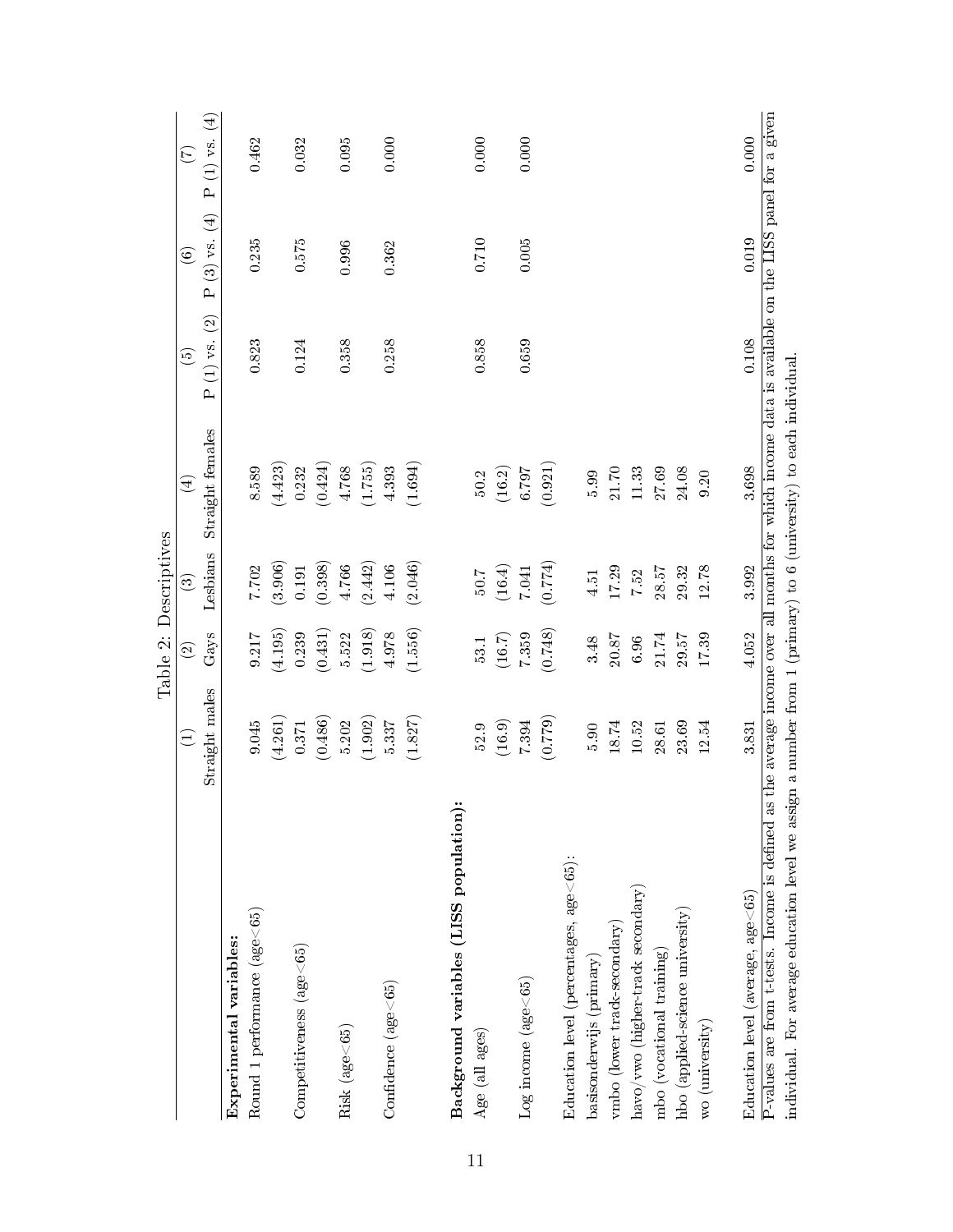### 5 Results

Table 3 contains the main results. Here we regress a binary variable indicating whether an individual chose the competitive payment scheme on sexual orientation dummies, controlling for first-round scores. We show results for the whole sample as well as the subsample of individuals below 65 years of age, which will serve as the empirical basis for our subsequent analysis on the link between competitiveness and salaries. We find that working-age gays are indeed signicantly less competitive than straight men. In the working-age sample, gays are around 14 percentage points less likely to choose the competitive payment scheme conditional on performance. However, there is virtually no difference between the competitiveness of lesbians and straight women. We also replicate the standard finding that straight women are less competitive than straight men, a difference of 12 percentage points for working-age individuals. Controlling for confidence and risk attitudes in column 4 explains about half of the straight gender difference in competitiveness but not the gay effect. These results indicate that individual differences in competitiveness indeed have the potential to explain differences in labour market outcomes between gay and straight men, but not between lesbian and straight women. We should note that when we use the whole sample (and include those older than  $65$ , as we do in columns 1 and 3, the differences in competitiveness get somewhat weaker. This result is comparable to the result reported by Flory et al. (2012). They find that gender differences in competitiveness are weaker in older samples.<sup>7</sup>

To directly test whether individual differences in competitiveness can explain differences in labour market outcomes, we regress log income on sexual orientation dummies and our experimental indicator of competitiveness. The results are presented in Table 4. All regressions control for a quadratic polynomial of age. The results reported in column 1, using the whole LISS sample, confirm the expected income differences: gays earn less than straight men and lesbians earn more than straight women, although this effect is significant only for the lesbians. Controlling for education in column 5 increases the

<sup>7</sup>We have also estimated the same regression models on a sample of individuals below 55 and found sexual orientation differences in competitiveness that are more pronounced. In the specification without the risk and confidence covariates, the parameter estimates (with standard errors in parentheses) are -0.194 (0.086), -0.197 (0.086) and -0.157 (0.078) for gays, lesbians and straight females, respectively.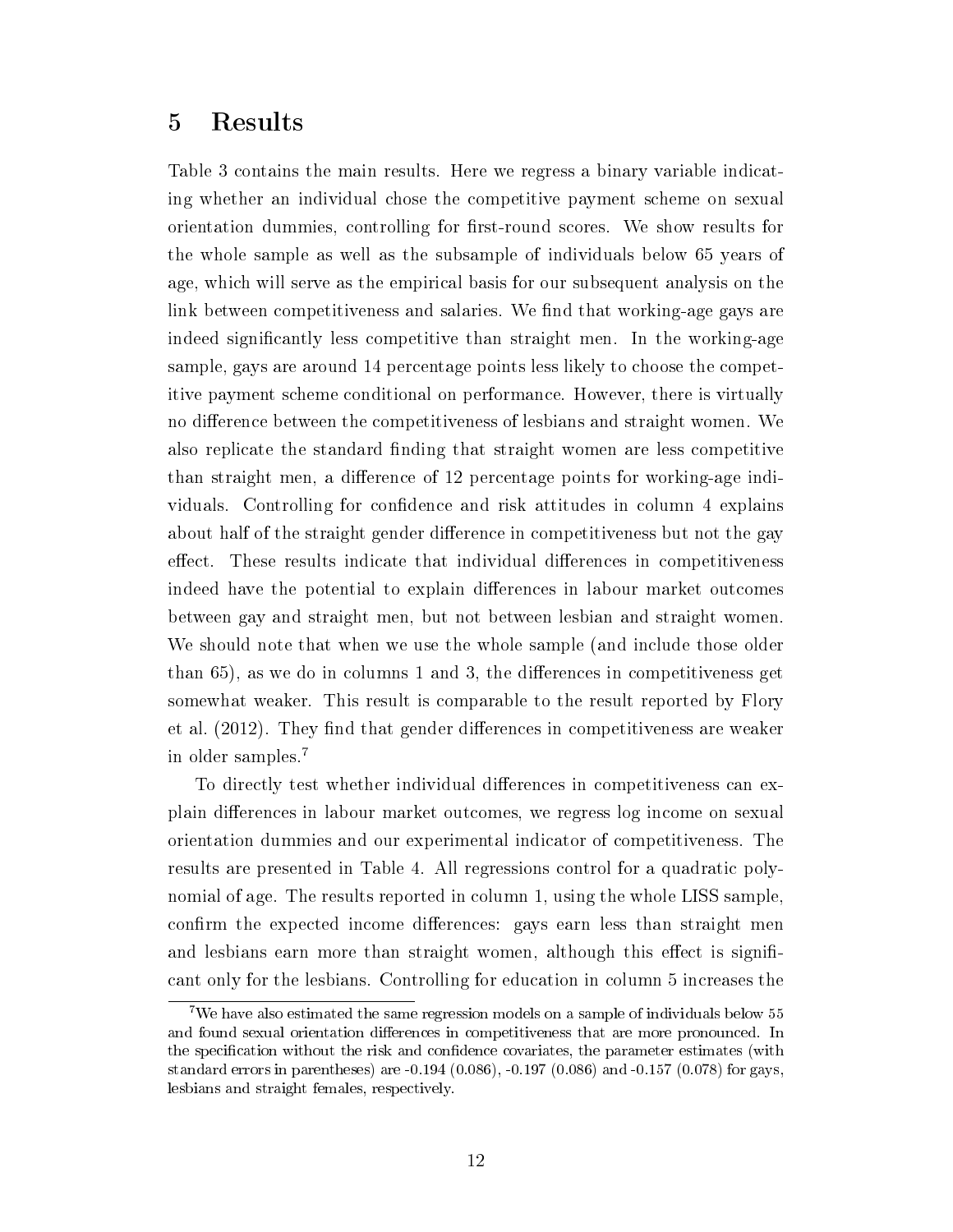|                     |            | Table 3: Effect of sexual orientation on competitiveness |            |            |
|---------------------|------------|----------------------------------------------------------|------------|------------|
|                     | (1)        | (2)                                                      | (3)        | (4)        |
|                     | All        | ${<}65$                                                  | All        | $<\!65$    |
| Gay                 | $-0.072$   | $-0.138*$                                                | $-0.073$   | $-0.144**$ |
|                     | (0.062)    | (0.075)                                                  | (0.058)    | (0.069)    |
| Lesbian             | $-0.075$   | $-0.130*$                                                | $-0.039$   | $-0.079$   |
|                     | (0.064)    | (0.076)                                                  | (0.063)    | (0.072)    |
| Straight female     | $-0.086*$  | $-0.122**$                                               | $-0.040$   | $-0.068$   |
|                     | (0.050)    | (0.061)                                                  | (0.048)    | (0.057)    |
| Score round 1       | $0.035***$ | $0.037***$                                               | $0.022***$ | $0.022***$ |
|                     | (0.005)    | (0.005)                                                  | (0.005)    | (0.006)    |
| Risk                |            |                                                          | $0.059***$ | $0.066***$ |
|                     |            |                                                          | (0.010)    | (0.012)    |
| Confidence          |            |                                                          | $0.032**$  | $0.034**$  |
|                     |            |                                                          | (0.012)    | (0.014)    |
| Lesbian-Straight f. | 0.011      | $-0.008$                                                 | 0.001      | $-0.011$   |
|                     | (0.061)    | (0.069)                                                  | (0.058)    | (0.065)    |
|                     | 385        | 294                                                      | 385        | 294        |

Coefficients are from OLS regressions with a binary indicator for choosing the competitive remuneration as the dependent variable. In all regressions, the reference group are straight males. Robust standard errors in parentheses; \*, \*\* and \*\*\* denote signicance at 10, 5 and 1 percent, respectively.

gay income disadvantage, which is now statistically signicant, and reduces the lesbian income advantage. Conditional on education, gays earn 12 percent less than straight men and lesbians earn 13 percent more than straight women. We also find a gap of 55 percent between straight men and straight women.<sup>8</sup> Columns 2 and 6 repeat this exercise using only individuals from the experimental sample for whom we have a measure of their competitiveness. Here, the gay income disadvantage appears somewhat larger.

In columns 3 and 7, we additionally control for performance in the experiment and in columns 4 and 8 we add competitiveness (i.e. a dummy for choosing the tournament) to the regression. When not controlling for education, competitiveness strongly and signicantly predicts income: conditional on performance, those who choose to compete in the experiment earn 17 percent more than those who choose the piece-rate. Controlling for condence and risk attitudes in column 5 actually increases the bonus for competitive-

<sup>8</sup>The reason why this gap is larger than typically reported in the literature is likely due to the high incidence of part-time work among Dutch women (Bosch and Van der Klaauw, 2012).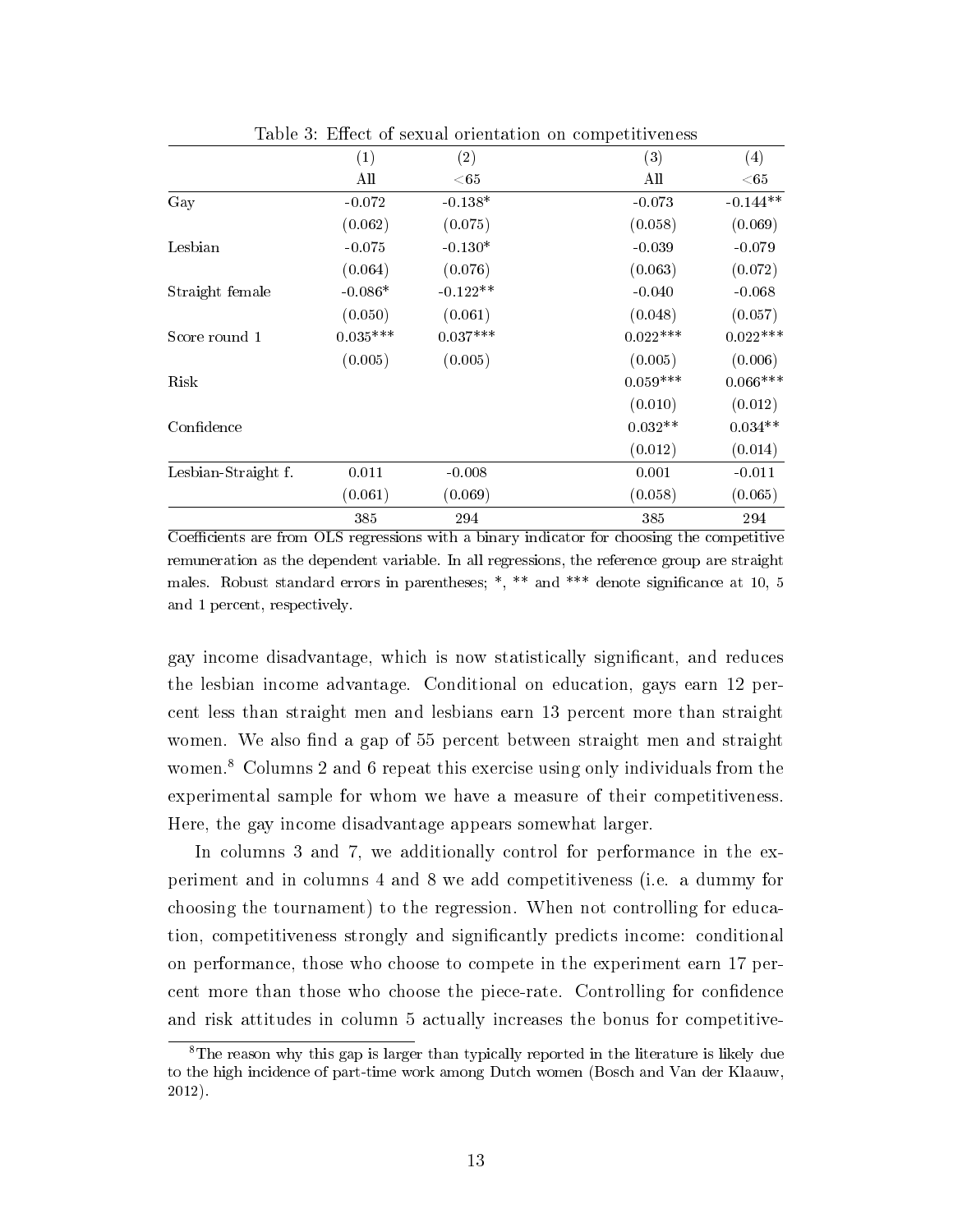|                                                                                                                                                           | Table 4: Effect of sexual |               |                     |                      |               |                       |              | orientation and competitiveness on log income (working age individuals)                                    |             |             |                     |             |              |                        |
|-----------------------------------------------------------------------------------------------------------------------------------------------------------|---------------------------|---------------|---------------------|----------------------|---------------|-----------------------|--------------|------------------------------------------------------------------------------------------------------------|-------------|-------------|---------------------|-------------|--------------|------------------------|
|                                                                                                                                                           | LISS sample               |               | Experimental sample |                      |               | P val.                | P val.       | LISS sample                                                                                                |             |             | Experimental sample |             | P val.       | P val.                 |
|                                                                                                                                                           | $\widehat{\Xi}$           | $\widehat{c}$ | $\widehat{c}$       | $\left( \pm \right)$ | $\widehat{5}$ | (3) < (4)             | $(3){<}$ (5) | $\odot$                                                                                                    | (7)         | $\circledS$ | $\widehat{e}$       | (10)        | $(8){<}$ (9) | $(8){<}{}(10)$         |
| $\rm GaV$                                                                                                                                                 | $-0.061$                  | 0.065         | $-0.070$            | $-0.043$             | $-0.021$      | 0.070                 | 0.040        | $-0.120**$                                                                                                 | $-0.170*$   | $-0.164*$   | $-0.146$            | $-0.131$    | 0.152        | 0.113                  |
|                                                                                                                                                           | (0.054)                   | (0.091)       | (0.087)             | $(0.087)$            | (0.090)       |                       |              | (0.054)                                                                                                    | (0.094)     | (0.091)     | (0.094)             | (0.096)     |              |                        |
| Lesbian                                                                                                                                                   | $-0.368***$               |               | $0.483***0.454***$  | $-0.428***$          | $-0.410***$   | 0.096                 | 0.080        | $0.420***$                                                                                                 | $0.540***$  | $-0.514***$ | $0.498***$          | $-0.492***$ | 0.176        | 0.219                  |
|                                                                                                                                                           | (0.060)                   | (0.111)       | (0.113)             | $\left(0.112\right)$ | $(0.117)$     |                       |              | (0.058)                                                                                                    | (0.113)     | (0.114)     | (0.114)             | (0.116)     |              |                        |
| Straight female                                                                                                                                           | $-0.566***$               |               | $0.683***0.675***$  | $0.655***$           | $0.641***$    | 0.094                 | 0.094        | $0.552***$                                                                                                 | $-0.670***$ | $-0.664***$ | $0.654***$          | $-0.650***$ | 0.176        | 0.249                  |
|                                                                                                                                                           | (0.019)                   | (0.100)       | (0.096)             | (0.096)              | (0.090)       |                       |              | (0.018)                                                                                                    | (0.092)     | (0.090)     | (0.092)             | (0.087)     |              |                        |
| Competitiveness                                                                                                                                           |                           |               |                     | $0.170^{*}$          | $0.191*$      |                       |              |                                                                                                            |             |             | 0.094               | 0.120       |              |                        |
|                                                                                                                                                           |                           |               |                     | (0.088)              | (0.099)       |                       |              |                                                                                                            |             |             | (0.090)             | (0.100)     |              |                        |
| Confidence                                                                                                                                                |                           |               |                     |                      | 0.022         |                       |              |                                                                                                            |             |             |                     | 0.006       |              |                        |
|                                                                                                                                                           |                           |               |                     |                      | (0.032)       |                       |              |                                                                                                            |             |             |                     | (0.028)     |              |                        |
| Risk                                                                                                                                                      |                           |               |                     |                      | $-0.024$      |                       |              |                                                                                                            |             |             |                     | $-0.019$    |              |                        |
|                                                                                                                                                           |                           |               |                     |                      | (0.026)       |                       |              |                                                                                                            |             |             |                     | (0.025)     |              |                        |
| Age                                                                                                                                                       |                           |               |                     |                      |               |                       |              |                                                                                                            |             |             |                     |             |              |                        |
| Performance                                                                                                                                               |                           |               |                     |                      |               |                       |              |                                                                                                            |             |             |                     |             |              |                        |
| Education                                                                                                                                                 |                           |               |                     |                      |               |                       |              |                                                                                                            |             |             |                     |             |              |                        |
| Lesb. straight f.                                                                                                                                         | $0.198***$                | 0.200         | 0.221               | $0.229*$             | $0.228*$      | P(3) > (4) P(3) > (5) |              | $0.132**$                                                                                                  | 0.130       | 0.151       | 0.155               | 0.158       |              | P(8) > (9) P(8) > (10) |
|                                                                                                                                                           | (0.061)                   | (0.134)       | (0.137)             | (0.137)              | (0.137)       | 0.682                 | 0.727        | (0.058)                                                                                                    | (0.127)     | (0.129)     | (0.129)             | (0.130)     | 0.708        | 0.730                  |
|                                                                                                                                                           | 6122                      | $267\,$       | 267                 | $267\,$              | 267           |                       |              | 6119                                                                                                       | 267         | 267         | 267                 | 267         |              |                        |
| Coefficients are from OLS regressions with the                                                                                                            |                           |               |                     |                      |               |                       |              | logarithm of income as the dependent variable. In all regressions, the reference group are straight males. |             |             |                     |             |              |                        |
| The sample consists of all individuals younger than 65 years. Income is defined as the average net income over all months for which income data is        |                           |               |                     |                      |               |                       |              |                                                                                                            |             |             |                     |             |              |                        |
| available on the LISS panel for a given individual. Education level is split into six levels according to the definition of CBS (Statistics Netherlands). |                           |               |                     |                      |               |                       |              |                                                                                                            |             |             |                     |             |              |                        |
| The age controls consist of age and age squared in years. Performance is the amount of points scored in round 1 of the experiment. Regressions using      |                           |               |                     |                      |               |                       |              |                                                                                                            |             |             |                     |             |              |                        |
| the experimental sample also control for performance in round 1 of the experiment. Robust standard errors in parentheses; *, ** and *** denote            |                           |               |                     |                      |               |                       |              |                                                                                                            |             |             |                     |             |              |                        |
| significance at 10, 5 and 1 percent, respectively. P-values for differences in coefficients are from one-sided tests using Stata's suest command.         |                           |               |                     |                      |               |                       |              |                                                                                                            |             |             |                     |             |              |                        |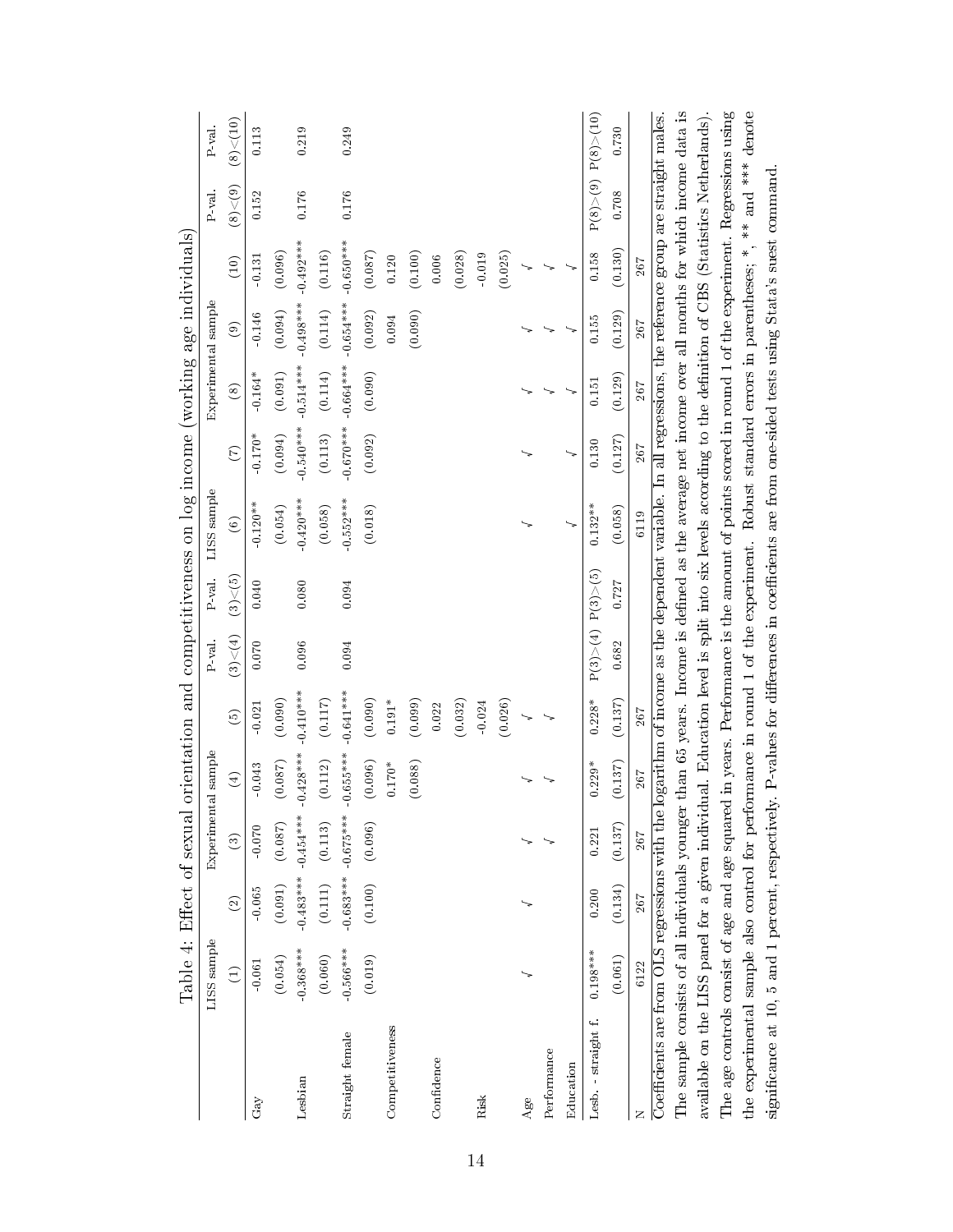|                     | LISS sample |           |            | Experimental sample |            | P-val.     | P val.     |
|---------------------|-------------|-----------|------------|---------------------|------------|------------|------------|
|                     | (1)         | (2)       | (3)        | (4)                 | (5)        | (3) < (4)  | (3) < (5)  |
| Gay                 | 0.168       | $0.396**$ | $0.395**$  | $0.454**$           | $0.480**$  | 0.061      | 0.053      |
|                     | (0.106)     | (0.198)   | (0.199)    | (0.197)             | (0.199)    |            |            |
| Lesbian             | 0.124       | 0.080     | 0.155      | 0.205               | 0.267      | 0.091      | 0.067      |
|                     | (0.092)     | (0.184)   | (0.189)    | (0.188)             | (0.199)    |            |            |
| Straight female     | $-0.101***$ | $-0.123$  | $-0.099$   | $-0.053$            | $-0.001$   | 0.069      | 0.033      |
|                     | (0.026)     | (0.147)   | (0.146)    | (0.147)             | (0.153)    |            |            |
| Competitiveness     |             |           |            | $0.396**$           | $0.350**$  |            |            |
|                     |             |           |            | (0.157)             | (0.169)    |            |            |
| Confidence          |             |           |            |                     | 0.070      |            |            |
|                     |             |           |            |                     | (0.044)    |            |            |
| Risk                |             |           |            |                     | $-0.009$   |            |            |
|                     |             |           |            |                     | (0.033)    |            |            |
| Age                 | $\sqrt{ }$  | √         | $\sqrt{ }$ | √                   | $\sqrt{ }$ |            |            |
| Performance         |             |           |            |                     |            |            |            |
| Lesbian-Straight f. | $0.225**$   | 0.203     | 0.254      | 0.257               | 0.267      | P(2) > (3) | P(2) > (4) |
|                     | (0.092)     | 0.176     | (0.181)    | (0.182)             | (0.184)    | 0.545      | 0.538      |
| N                   | 6985        | 294       | 294        | 294                 | 294        |            |            |

Table 5: Effect of sexual orientation and competitiveness on education level (working age individuals)

Coefficients are from ordered probit regressions with education level as the dependent variable. In all regressions, the reference group are straight males. The sample consists of all individuals younger than 65 years. Education level is split into six levels according to the definition of CBS (Statistics Netherlands). The age controls consist of age and age squared in years. Performance is the amount of points scored in round 1 of the experiment. Regressions using the experimental sample also control for performance in round 1 of the experiment. Robust standard errors in parentheses; \*, \*\* and \*\*\* denote significance at 10, 5 and 1 percent, respectively. P-values for differences in coefficients are from one-sided tests using Stata's suest command.

ness to 19 percent. Controlling for competitiveness signicantly reduces the gay income disadvantage which shrinks by 39 percent (by 70 percent when risk and confidence are also added in column 5), and reduces the straight gender gap by 3 percent (5 percent when combined with confidence and risk attitudes). As expected, competitiveness can not explain the income advantage of lesbians relative to straight women. Once we control for education in columns 9 and 10, the competitiveness coefficient becomes insignificant and the impact of competitiveness on the gender and gay effects is substantially reduced. This suggests that competitiveness affects income via an effect on education.

Table 5 presents results from ordered probit regressions of education level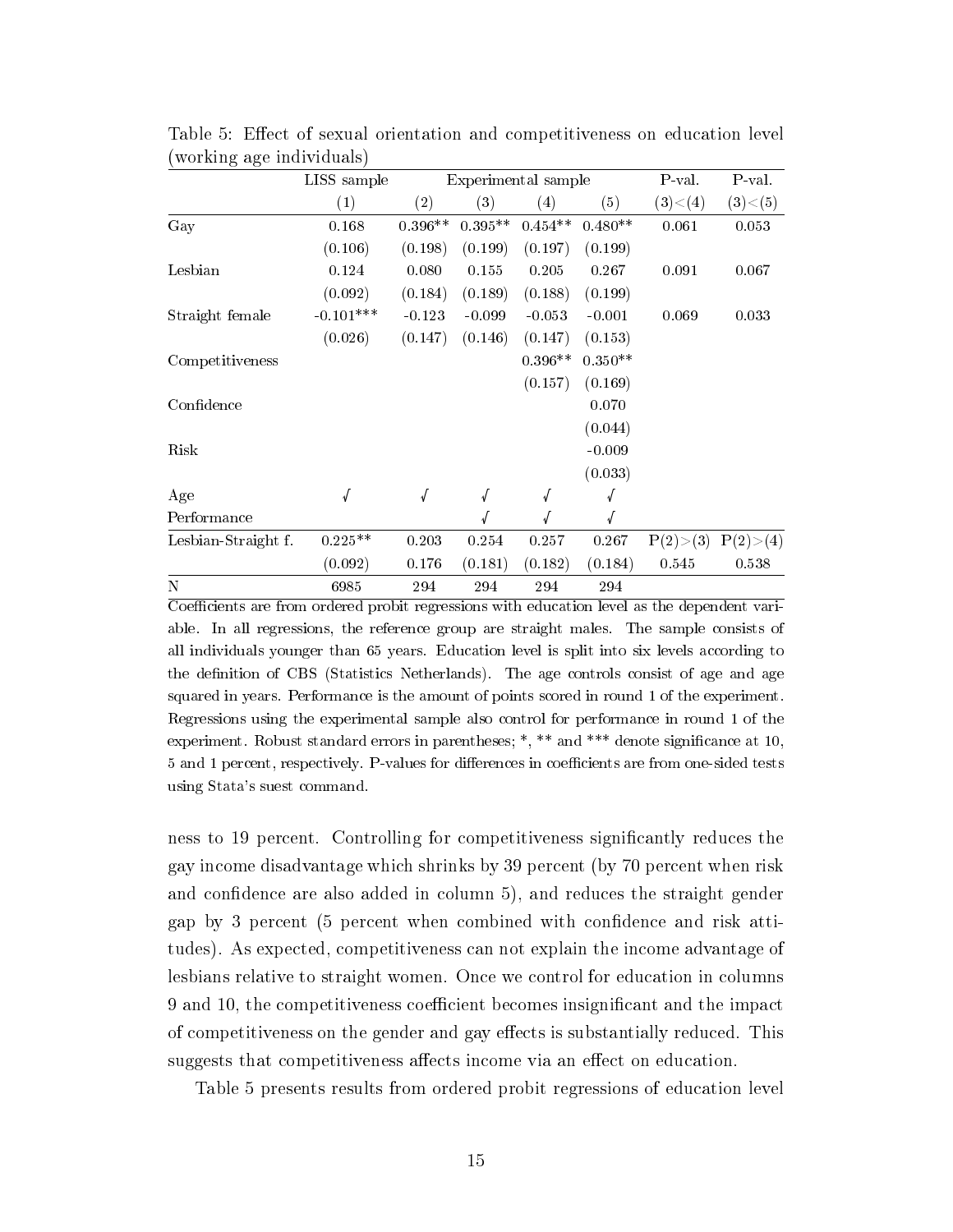on sexual preference dummies. The regressions show that gays are on average higher educated than straight men and lesbians are higher educated than straight women. In column 4, we add a competitiveness dummy to the regression. Competitiveness signicantly and positively predicts the education level. Controlling for competitiveness signicantly increases the gay education advantage and explains part of the education disadvantage of straight women vis-a-vis straight men but does not significantly affect the lesbian education advantage relative to straight women.

# 6 Conclusions

In this study we have proposed a new explanation of the systematic relationship between sexual orientation and earnings, namely taste for competition. If gays shy away from competition and lesbians compete too much, we argue that such sexual orientation differences in competitiveness could lead to a labour market in which there is a gay wage penalty for men and a lesbian wage premium for women. The evidence from our online experiment on competitiveness, which we link to information about subjects' sexual orientation and earnings, suggests that gays are indeed less competitive than straight men but lesbians are as competitive as straight women. This means that competitiveness cannot be the main mechanism that explains the link between sexual orientation and earnings.

The evidence on the gender gap in competitiveness as it is commonly observed in lab studies is quite clear. First, we show that the gender difference in competitive preferences found in student samples carries over to a representative sample of the Dutch population; that is, men are much more competitive than women. Second, we show that the measure of competitiveness which is most commonly used in the lab is a very strong predictor of earnings. And finally, we demonstrate that this simple experimental measure of competitiveness can account for a large and significant portion of gender differences in educational attainment and a smaller but significant portion of gender differences in earnings.

It is important, however, to keep in mind that competitiveness might be endogenous with respect to earnings rather than being a fixed trait. We mean here that working in competitive (and presumably well-paid) positions might increase people's willingness to compete. The same might be true of higher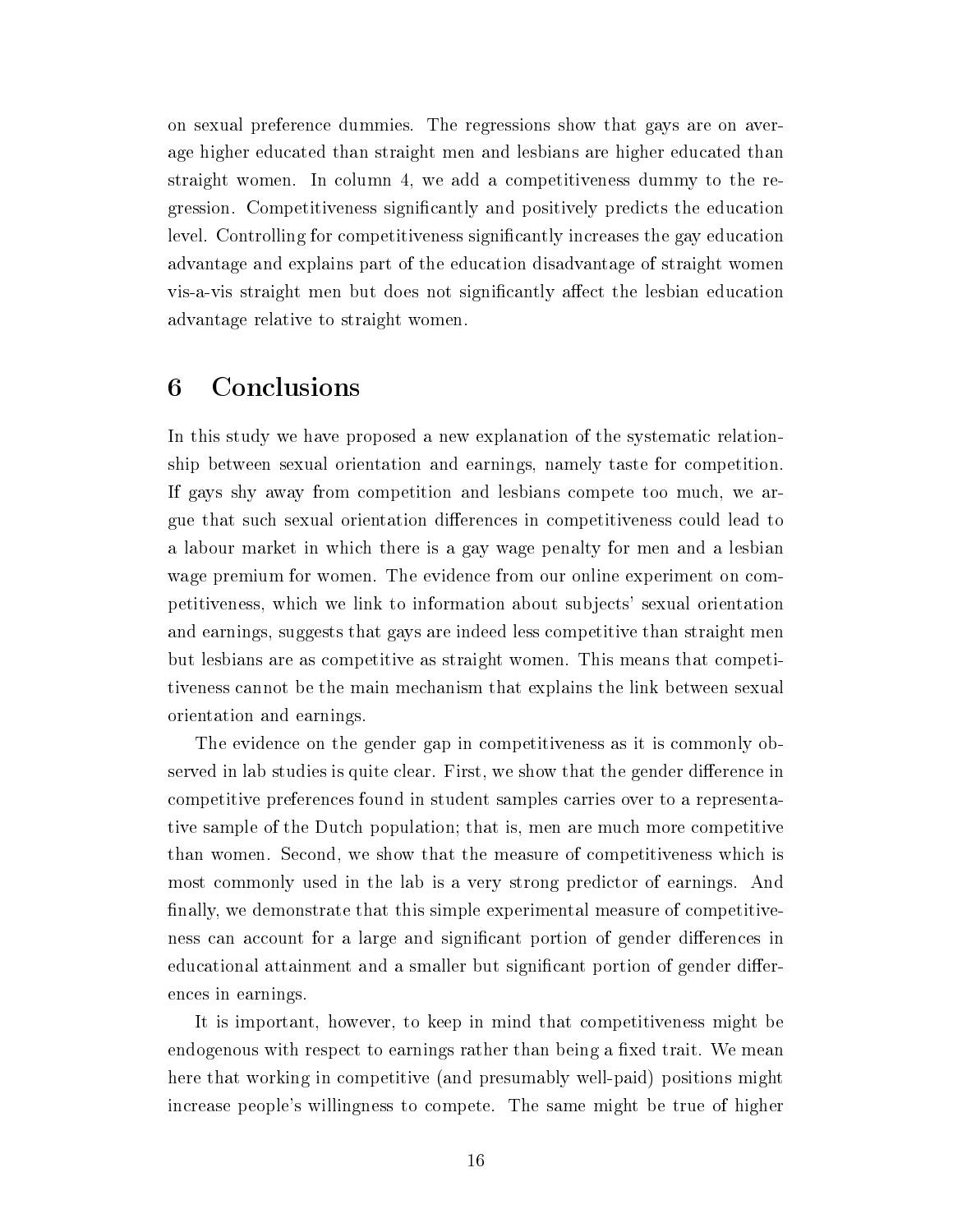education. In analogy with the experimental literature on gender and competitiveness, our claim is therefore that individual preferences for competition have the potential to explain career differences between straight men and straight women, between straight men and gay men, but not between straight women and lesbian women.

# References

- Ahmed, Ali M, Lina Andersson, and Mats Hammarstedt. 2013. "Are gay men and lesbians discriminated against in the hiring process?" Southern  $Economic\ Journal\ 79\ (3):565-585.$
- Akerlof, George A and Rachel E Kranton. 2000. "Economics and identity." Quarterly Journal of Economics 115  $(3)$ :715-753.
- Antecol, Heather, Anneke Jong, and Michael Steinberger. 2008. "The sexual orientation wage gap: The role of occupational sorting and human capital. Industrial  $\mathcal B$  Labor Relations Review 61 (4):518-543.
- Arrow, Kenneth J. 1973. "The Theory of Discrimination." In *Discrimination* in Labor Markets,, edited by Orley Ashenfelter and eds Albert Rees. New Jersey: Princeton University Press.
- Baumle, Amanda K and Dudley L Poston. 2011. "The economic cost of homosexuality: Multilevel analyses." Social Forces 89 (3):1005-1031.
- Becker, Gary S. 1964. *Human Capital Theory*. Columbia, New York.
- 1971. The Economics of Discrimination. University of Chicago Press.
- . 1981. A Treatise on the Family. Harvard University Press.
- Berge, Lars Ivar Oppedal, Kjetil Bjorvatn, Armando Jose Garcia Pires, and Bertil Tungodden. forthcoming. "Competitive in the lab, successful in the field?" Journal of Economic Behavior  $\mathcal B$  Organization.
- Bertrand, Marianne. 2011. "New Perspectives on Gender." In *Handbook of* Labor Economics, vol. 4B, edited by Orley Ashenfelter and David Card. Elsevier,  $1543 - 1590$ .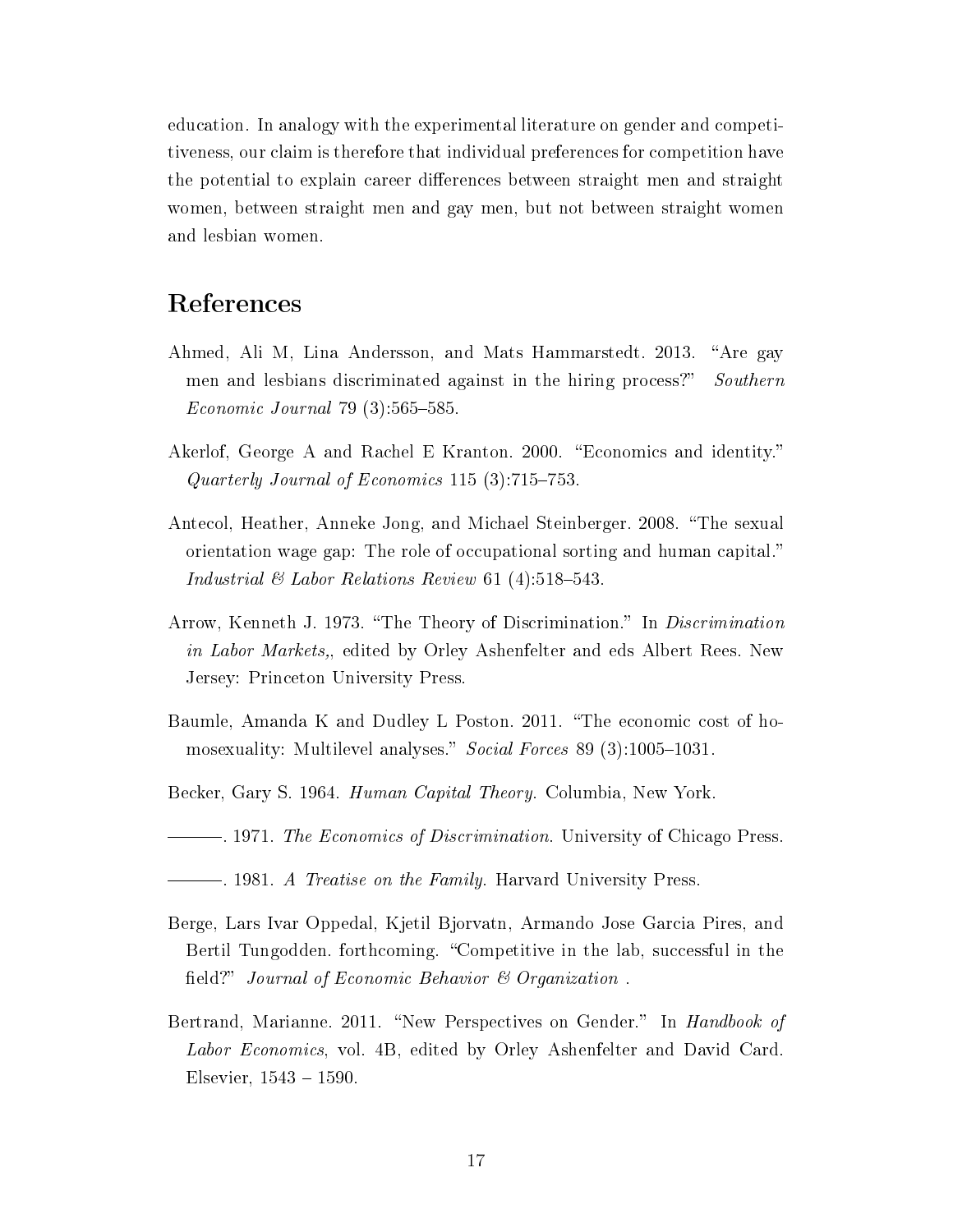- Black, Dan, Gary Gates, Seth Sanders, and Lowell Taylor. 2002. Why do gay men live in San Francisco?" Journal of Urban Economics 51 (1):54-76.
- Black, Dan A, Hoda R Makar, Seth G Sanders, and Lowell J Taylor. 2003. "The earnings effects of sexual orientation." Industrial  $\mathcal C$  Labor Relations  $Review 56 (3):449-469.$
- Black, Dan A, Seth G Sanders, and Lowell J Taylor. 2007. The economics of lesbian and gay families." The Journal of Economic Perspectives 21 (2):53-70.
- Bosch, Nicole and Bas Van der Klaauw. 2012. Analyzing female labor supply-Evidence from a Dutch tax reform." Labour Economics 19  $(3)$ :271–280.
- Buser, Thomas, Muriel Niederle, and Hessel Oosterbeek. 2014. "Gender, competitiveness and career choices." Quarterly Journal of Economics  $129(3):1409-1447.$
- Dohmen, Thomas, Armin Falk, David Human, Uwe Sunde, Jurgen Schupp, and Gert G. Wagner. 2011. "Individual risk attitudes: Measurement, determinants, and behavioral consequences." Journal of the European Economic Association 9  $(3):522-550$ .
- Drydakis, Nick. 2009. "Sexual orientation discrimination in the labour market." *Labour Economics* 16  $(4)$ :364-372.
- . 2011. Women's sexual orientation and labor market outcomes in Greece." Feminist Economics 17  $(1)$ :89-117.
- Flory, Jeffrey A, Uri Gneezy, Kenneth Leonard, and John A List. 2012. "Sex, competitiveness, and investment in offspring: On the origin of preferences." Working paper .
- Flory, Jeffrey A., Andreas Leibbrandt, and John A. List. forthcoming. "Do competitive workplaces deter female workers? A large-scale natural field experiment on job-entry decisions." Review of Economic Studies.
- Hammarstedt, Mats, Ali M Ahmed, and Lina Andersson. 2015. "Sexual prejudice and labor market outcomes for gays and lesbians: Evidence from Sweden." Feminist Economics 21  $(1)$ :90-109.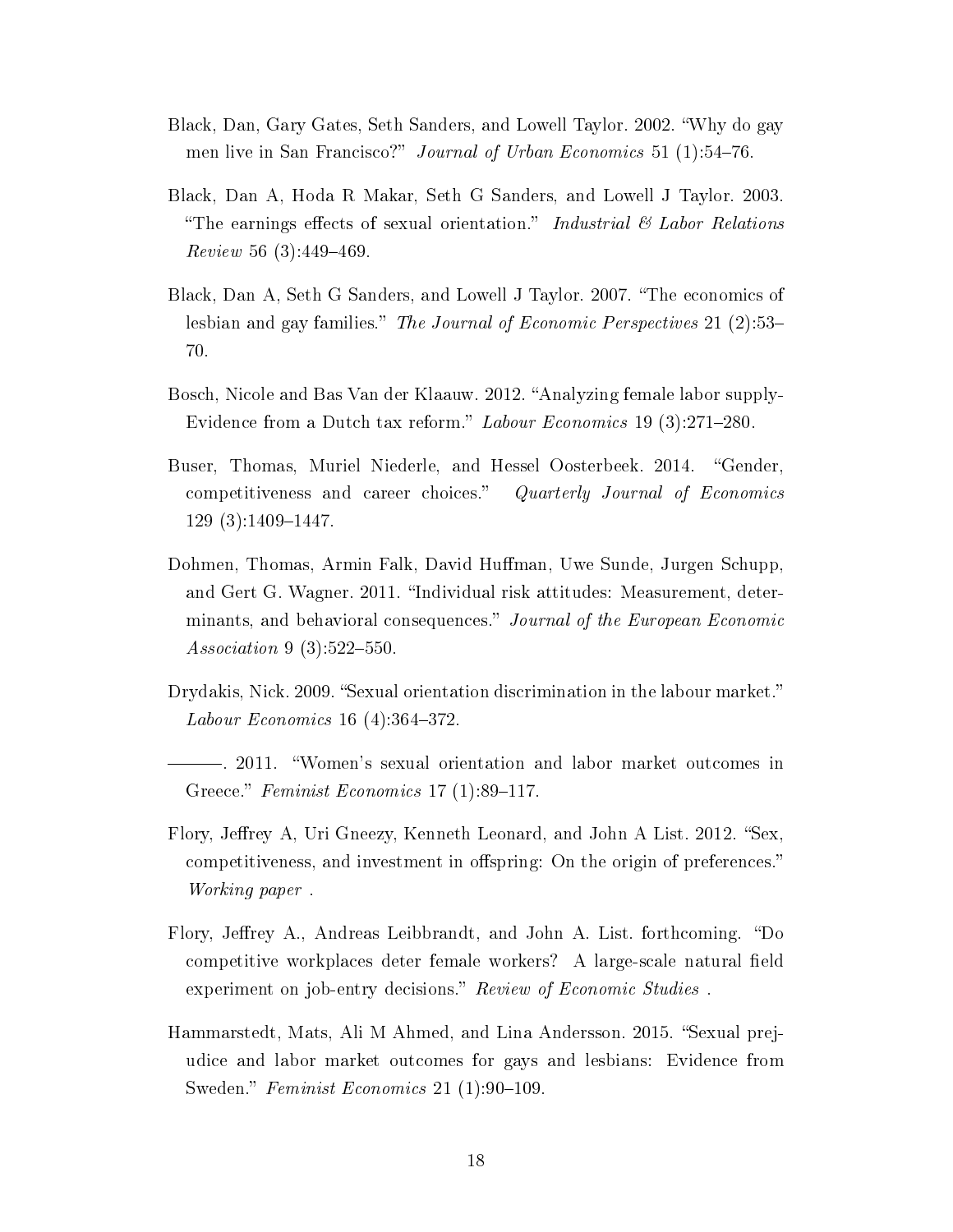- Herek, Gregory M. 2000. "Sexual prejudice and gender: Do heterosexuals' attitudes toward lesbians and gay men differ?" Journal of Social Issues  $56(2):251-266.$
- Kite, Mary E and Bernard E Whitley. 1996. "Sex differences in attitudes toward homosexual persons, behaviors, and civil Rights a meta-analysis. Personality and Social Psychology Bulletin 22 (4):336-353.
- Klawitter, Marieka. 2015. "Meta-analysis of the effects of sexual orientation on earnings." Industrial Relations: A Journal of Economy and Society 54  $(1)$ :4-32.
- Mincer, Jacob. 1974. Schooling, Experience, and Earnings. New York: National Bureau of Economic Research.
- Niederle, Muriel and Lise Vesterlund. 2007. "Do women shy away from competition? Do men compete too much?" The Quarterly Journal of Economics  $122(3):1067-1101.$
- $-$ . 2011. "Gender and competition." Annual Review of Economics  $3(1):601-630.$
- Phelps, Edmund S. 1972. "The statistical theory of racism and sexism." The American Economic Review  $62$  (4):659-661.
- Plug, Erik, Dinand Webbink, and Nick Martin. 2014. "Sexual orientation, prejudice, and segregation." Journal of Labor Economics 32 (1):123–159.
- Reuben, Ernesto, Matthew Wiswall, and Basit Zafar. 2013. "Preferences and biases in educational choices and labor market expectations: shrinking the black box of gender." Staff Report, Federal Reserve Bank of New York.
- Tebaldi, Edinaldo and Bruce Elmslie. 2006. "Sexual orientation and labour supply." Applied Economics 38 (5):549-562.
- Tilcsik, András. 2011. "Pride and prejudice: Employment discrimination against openly gay men in the United States." American Journal of So- $\{i\in\{c\}}\ 117$  (2):586-626.
- Weichselbaumer, Doris. 2003. "Sexual orientation discrimination in hiring." *Labour Economics* 10  $(6)$ :629–642.